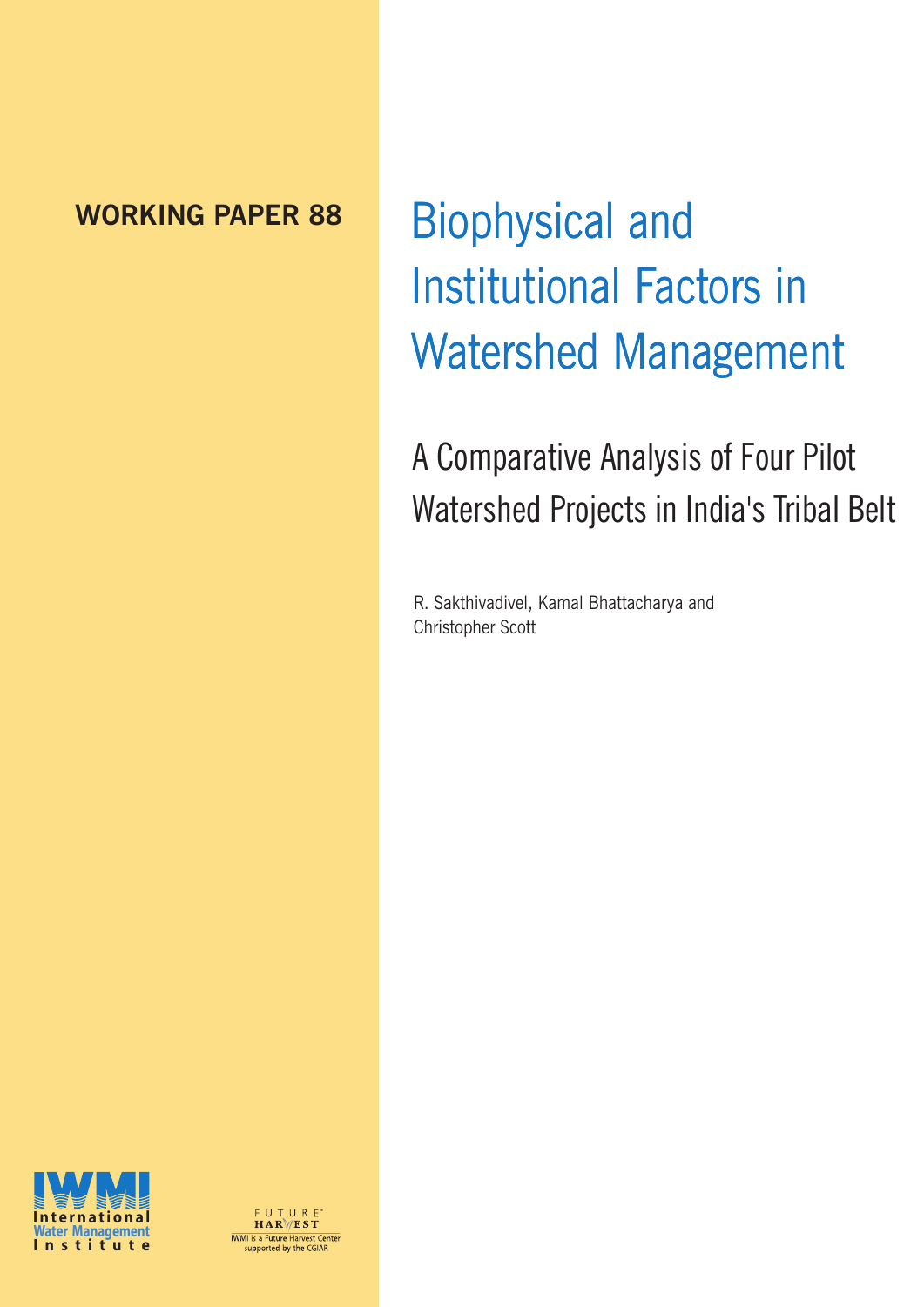**Working Paper 88** 

## Biophysical and Institutional Factors in Watershed Management: A Comparative Analysis of Four Pilot Watershed Projects in India's Tribal Belt

R. Sakthivadivel, Kamal Bhattacharva and Christopher Scott

International Water Management Institute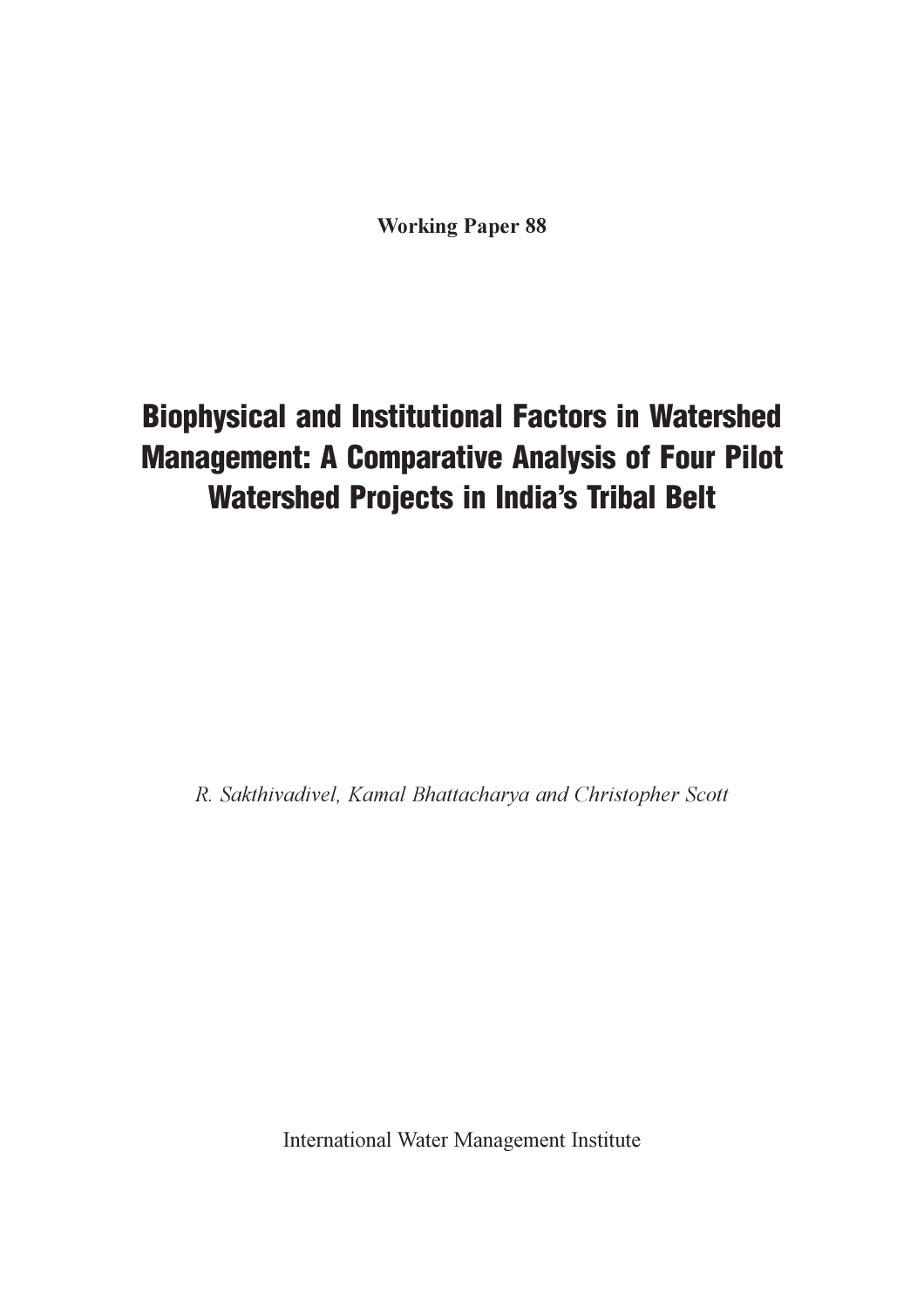IWMI receives its principal funding from 58 governments, private foundations and international and regional organizations known as the Consultative Group on International Agricultural Research (CGIAR). Support is also given by the Governments of Ghana, Pakistan, South Africa, Sri Lanka and Thailand.

The authors: R.Sakthivadivel is an IWMI Senior Fellow and Honorary Visiting Professor at Anna University, Chennai, India; Kamal Bhattacharya is a former advisor (Agriculture), Catholic Relief Services (CRS), New Delhi and is currently an Agricultural Consultant with CRS in Afghanistan; Christopher Scott is Regional Director, (IWMI) South Asia, Hyderabad, India.

Acknowledgment: The CRS - IWMI team gratefully acknowledge the help rendered by the CRS staff of Raipur and Ranchi office, Collaborating Partner (CP) and Operating Partner (Op) staff of Dundlu and Nakna Watersheds and the community within these two watersheds. Special thanks are also due to Mr. Arun Kumar Pandey and his colleague Mr. Sunil Viswakarma for their substantive input in preparing this paper.

Sakthivadivel, R.; Bhattacharya, K.; Scott, C. 2004. Biophysical and institutional factors in watershed management: A comparative analysis of four pilot watershed projects in India's Tribal Belt. Working Paper 88. Colombo, Sri Lanka: International Water Management Institute.

/watershed management / institutions / projects / analysis / methodology / crops / infrastructure  $/$ land  $/$ India

ISBN 92-9090-582-4

Copyright 2004, by IWMI. All rights reserved.

Please direct inquiries and comments to:  $i$ wmi $@$ cgiar.org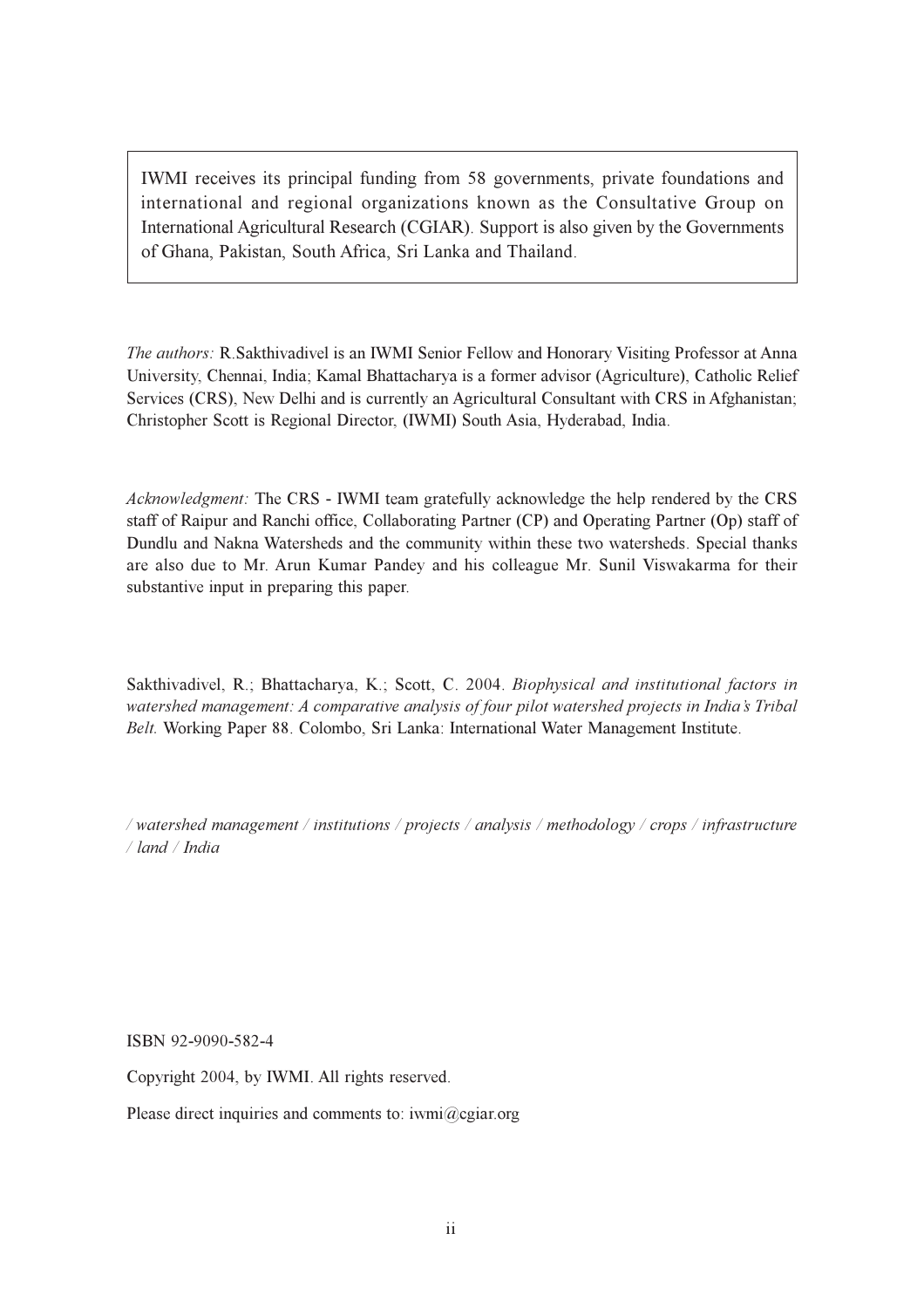#### **Contents**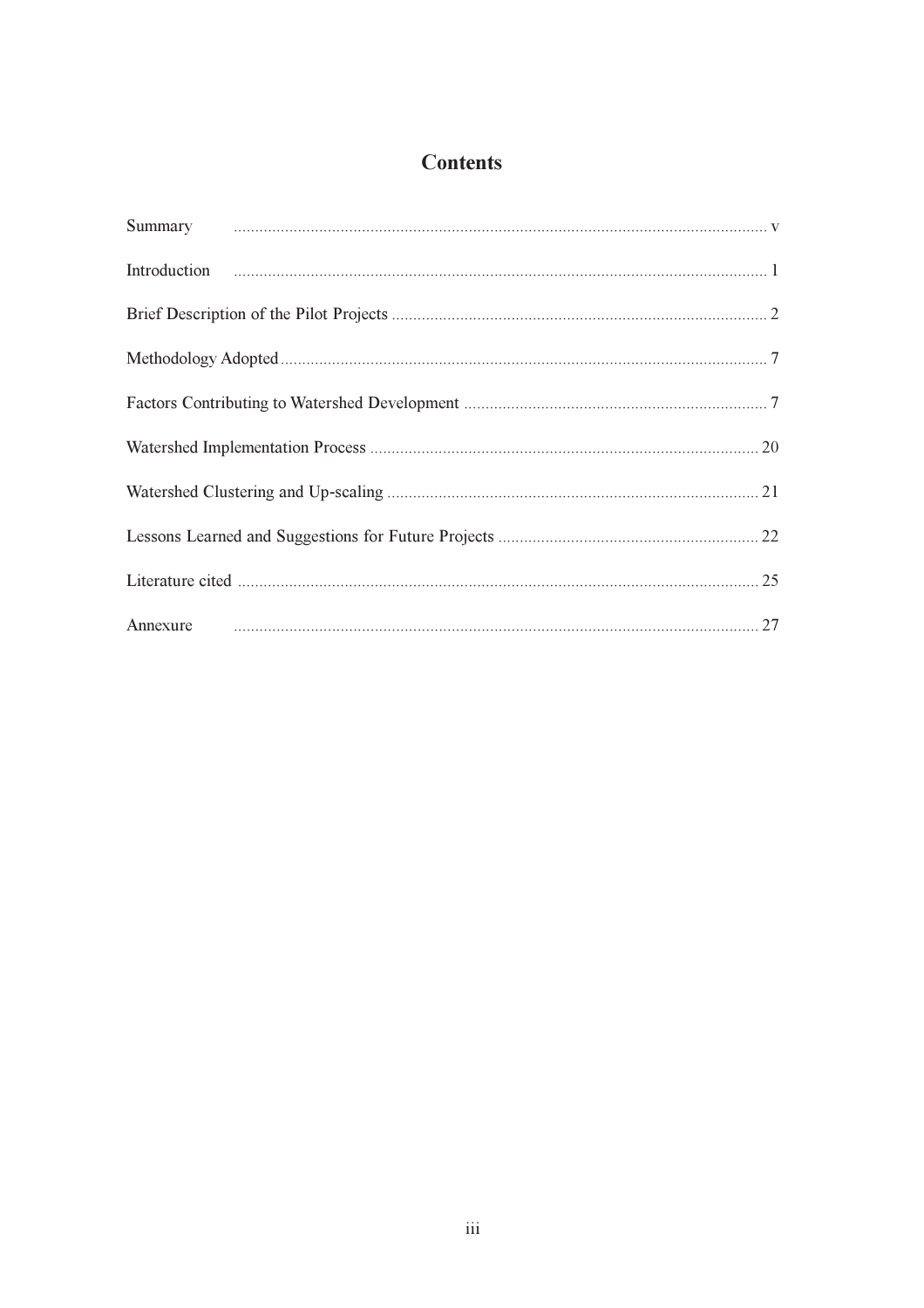#### **Summary**

Watershed development and management are actively promoted by governments and nongovernmental organizations alike in India and other water-scarce developing countries as a means of providing rural livelihood and as a response to natural resource degradation. Finding the right balance between technical, managerial, and institutional thrusts of watershed projects in order to "deliver the goods" in a sustainable manner, remains a principal challenge. This paper reports on four such pilot projects, implemented in watersheds in India's tribal (adivasi) belt by Catholic Relief Services (CRS) and associated partners, with analytical support for data collection and interpretation, coupled with recommendations by the International Water Management Institute (IWMI). Factors that were found to have a profound influence on the projects' ability to meet the livelihood and natural resource objectives of the projects included: social homogeneity to ensure the equitable distribution of benefits and inputs (principally labor), appropriate entry point activities to build community awareness and trust, water availability/scarcity as a determinant of the relative importance of agricultural versus livestock (grazing) activities. local organizations and institutional arrangements to support project objectives and activities, and information dissemination on biophysical indicators and institutional arrangements to ensure transparency and ownership at the community level. Finally, watershed project up-scaling must be considered not only in view of potential complementarities and tradeoffs, particularly in upstream-downstream water resources availability, but also for inter-community relations. A "clustered" approach to watershed projects that invites focusing on the meso-watershed or subbasin as the unit of analysis and planning will internalize and thereby, mitigate the potential conflicts.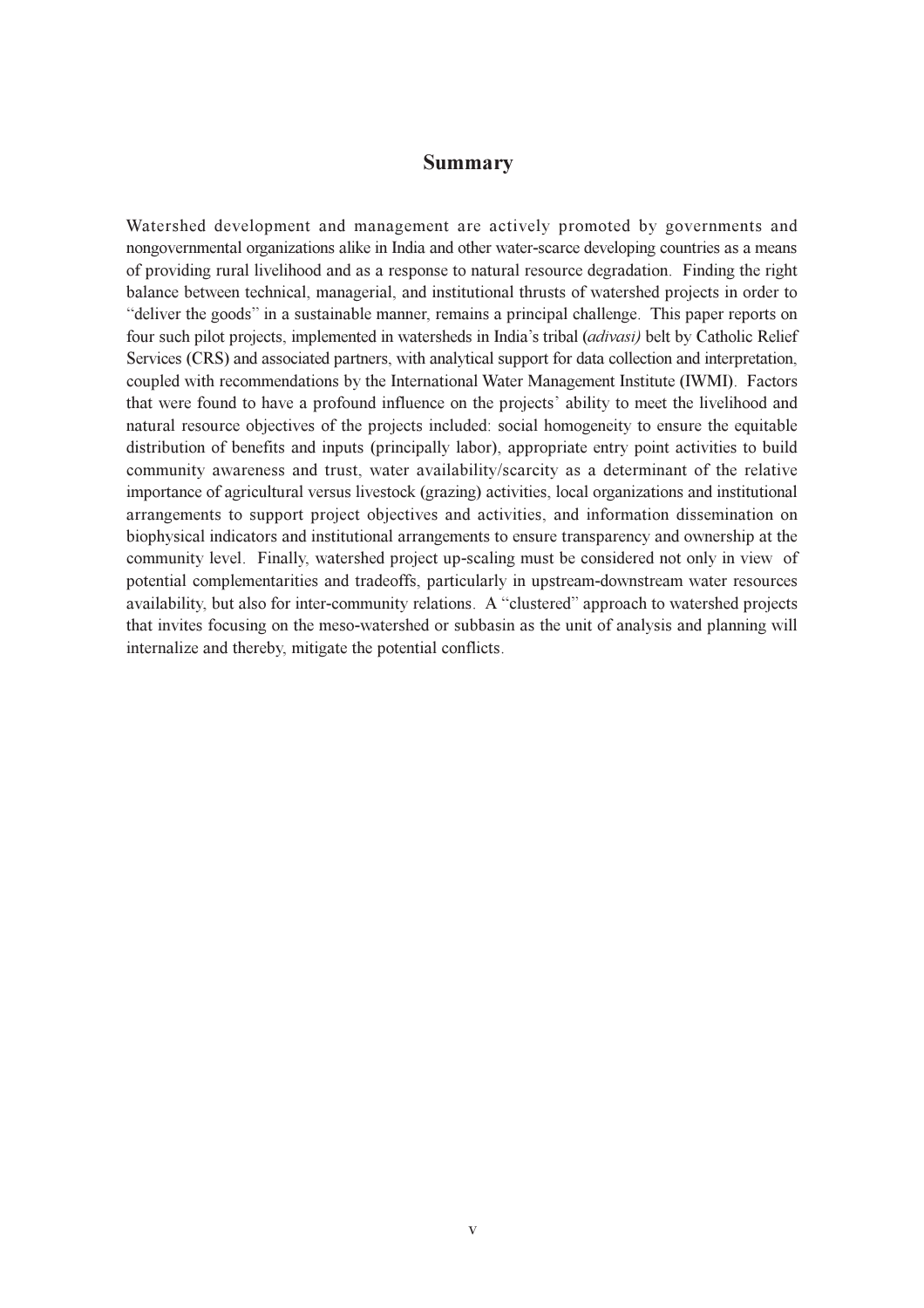#### **Introduction**

The resource endowment for agricultural production in India's semi-arid tropics is rather poor and as a result a sizable fraction of the population, which depends on agriculture for a livelihood, lives below the poverty line. Low and erratic monsoon rainfall, poor soils, a short cropping season and migration make agricultural production uncertain and low in productivity. The green revolution that took place in parts of India where agricultural intensification and increased productivity had reaped the benefits, did not have much impact in Central India's tribal belt, where more than 300 million rural people depend, for their survival, on the natural resource base of this region; about 30-40 percent of these people can be classified as poor (Phansalker and Verma 2004). Population growth has increased the pressure on the natural resource of land, water and forest; in the last two to three decades, water scarcity, land degradation and a shrinking forest area have, in fact, become the main constraint for improving the livelihood options of the rural poor. As a result, there is large scale migration. Migration is both an outcome of natural resource degradation, and also is a limiting factor in reversing degradation, i.e., seasonal and permanent labor shortages for management interventions to reverse degradation and increase productivity.

Presently, watershed as an approach and strategy has been receiving increasing focus in India to sustain the livelihood of the rural poor. The need to enhance the food / livelihood securities of the marginalized and vulnerable communities in arid and semi-arid areas have been widely acknowledged. That there is a very delicate balance and the eco-fragile areas are crumbling under the sustenance pressure of the community is also evident and noticed.

Water and land as entry points to and support points for the natural resource base has become the main focus of development and an integral part of the lives of the poor communities. Effective land and water management regimes progressively enhance the productivity of the natural resource base, but the question of sustainability remains unclear unless the survival needs of the poor communities are integrated with other livelihood support systems.

For Watershed Development through sustainable natural resource management, the Catholic Relief Services (CRS) with its South Asia Office at Delhi has programed to implement 200 Watershed Development Projects in the States of Gujarat, Rajasthan, Uttar Pradesh(UP), Madhya Pradesh (MP), Chattisgarh, Jharkhand and West Bengal through the assistance it received from USAID for the period 2002-2006. In order to brainstorm and arrive at some guidelines for implementing integrated and sustainable watershed development projects in India, the Catholic Relief Services (CRS) organized an international workshop at the Institute of Rural Management (IRMA), Anand, for which IWMI was invited as a resource person to provide input on the hydrological aspects of watershed development. The deliberation during this workshop has strengthened the need for collaboration between IWMI being a research institution on water management and CRS, a primarily development-oriented nongovernmental organization. The outcome of this deliberation is the present pilot study where both IWMI and CRS expertise will be used to develop and implement integrated and sustainable watershed development projects.

Among the 200 and odd projects to be implemented by CRS, four pilot watershed projects (Nakna in Chhatgisgarh, Nayagaon in Rajasthan, Karaighat in UP and Dundlu in West Bengal) were selected in association with the International Water Management Institute (IWMI), Colombo, for learning watershed development process and forming guidelines relating to institutional arrangements and technical requirements with a requisite information base for sustainable watershed development. In selecting these pilot projects, considerable time and energy was spent to select those projects representing the geographic, agro-climatic and socioeconomic situation of the watershed projects being implemented by the CRS.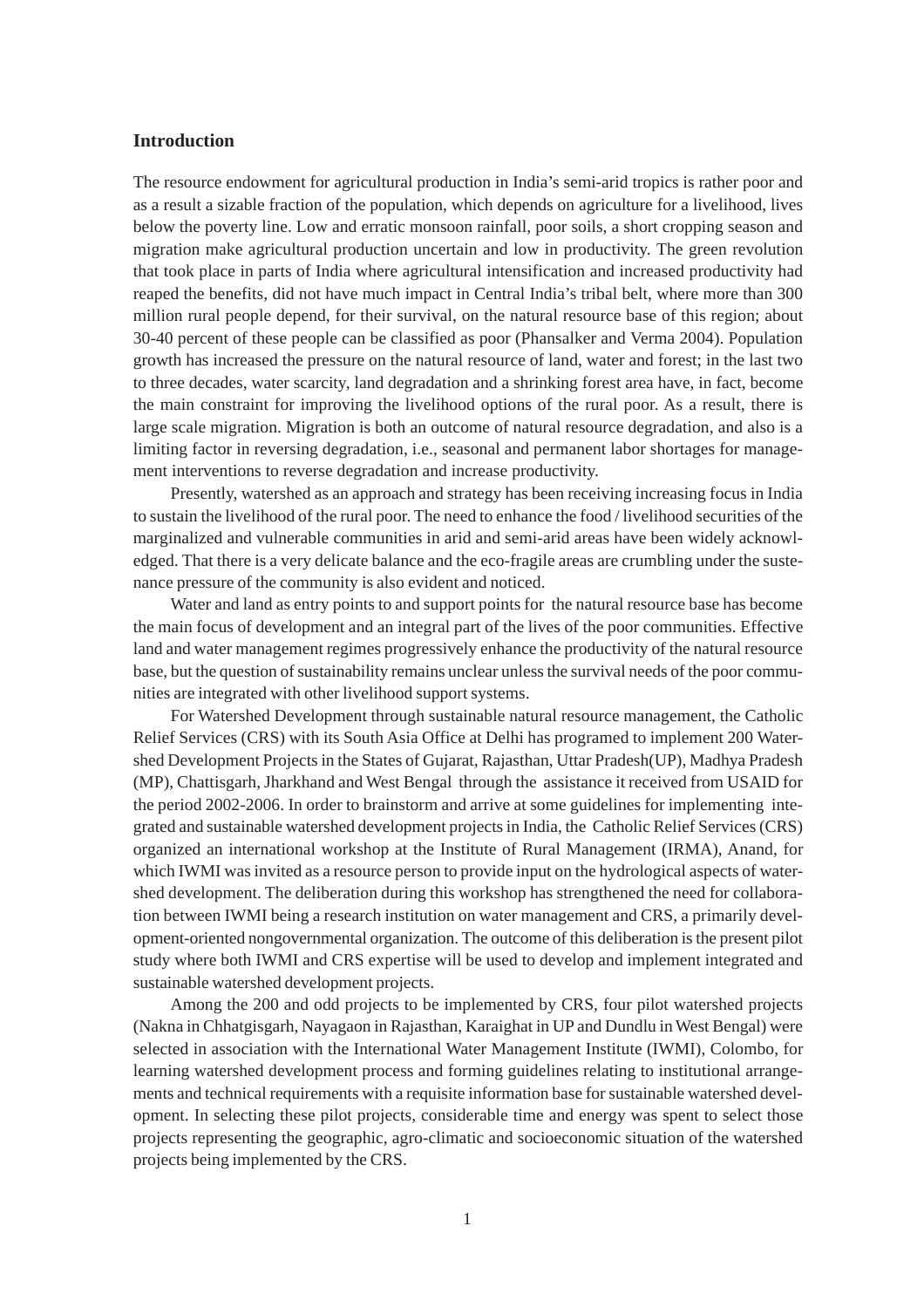The pilot projects that were started in 2002 are currently at different stages of planning, development, and implementation. This paper explains the process adopted in developing the projects and the lessons learned so far in implementing these pilot projects. The process adopted and the lessons learned will be valuable not only for implementing CRS projects but for similar projects being implemented in the Asian region.

#### **2. Brief Description of the Pilot Projects**

#### **2.1 Nakna Watershed**

This watershed is located in Surguja District in Northern Chhatisgarh and is primarily a tribal dominated area. The topography of the rugged terrain is characterized by hillocks with approximately 41.85 percent of the watershed covered with forestland in the upper reaches. There are three perennial streams with other sources of water being wells, ponds and springs. The long-term average annual rainfall is 1,400–1,500 mm with a high coefficient of variation. The average annual rainfall received in the watershed during the last 2 years ( 2002 and 2003) were within 1,000 mm. with about 40 percent of the rainfall occurring during the month of July alone.

There are six hamlets within this watershed having mainly two predominant groups of tribals (Uraon and Gond). The tribal population of the area lives in close association with their natural resources. This relationship is, however, getting strained because of the fragile conditions of the ecosystems, which no longer seem to be catering to their sustenance.

Even with rain-fed agriculture being their primary occupation they are still not able to sustain themselves beyond 4 to 5 months of food requirements. The lack of irrigation facilities affects productivity and the crippling drought situation only makes things worse. Thus, the easy option for them is to migrate to other places in search of livelihood opportunities.

The tribal communities have their own inherently cohesive systems of institutions for managing their affairs and resolving conflicts in an amicable way. Tribal leadership has a strong influence on the societal processes involved in upholding norms and values pertinent to their culture. This has had a bearing on the Nakna Watershed Project by ensuring the inclusion of all sections of the community in the project processes as seen from the experimental sharing.

#### **2.2 Nayagaon Watershed**

This watershed is located about 15 km from Ajmeer in Rajasthan. The area is covered by Aravalli Hills on three sides with forestland on the upper reaches. The watershed covers an area of 915 ha, which includes the two villages: Nayagaon and Devpura. The population of the watershed area belongs to other backward caste (OBC) groups. The average annual rainfall is 185–200 mm; the rainfall is so erratic with a high coefficient of variation that it receives annual rainfall as high as 400 mm and as low as 50 mm. The low and erratic rainfall makes the area highly drought-prone. The phenomenon of migration to nearby towns and cities is a prevalent feature. This is because of the low productivity of the rain-fed agricultural land, which is not sufficient for year-round existence. The forestland in the upper reaches is destroyed and denuded due to mining. The pastureland is in a similar degraded condition. Water resources in this area have been developed through four *talabs* (ponds). There are also 30 dug wells in this watershed of which 6 are used for irrigation purposes. The major source of livelihood in this watershed is from livestock rearing. Water scarcity and the consequent low productivity of land coupled with nearness to big cities make migra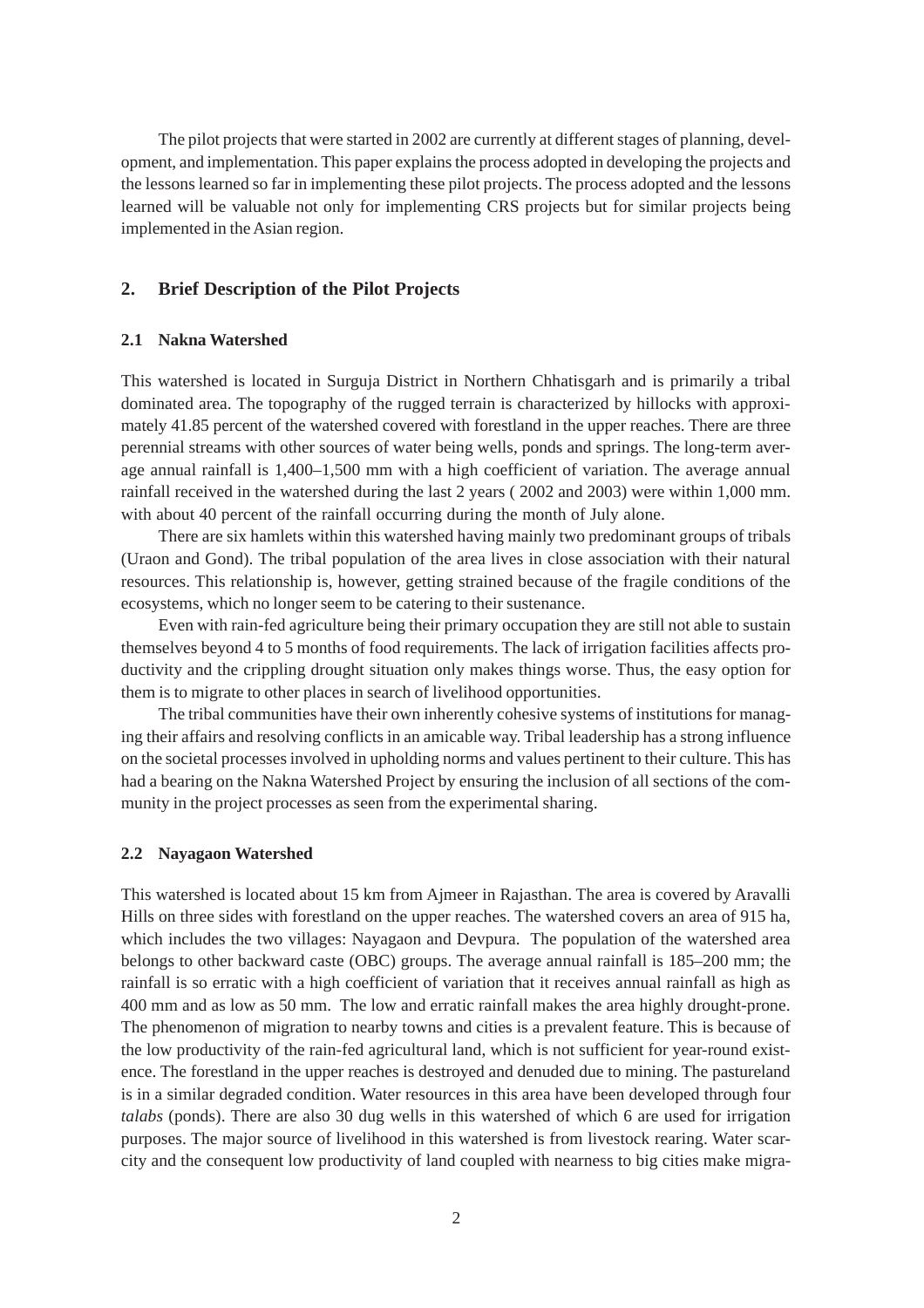tion for the daily wage laborer and others seeking white collar jobs, the most attractive source of income earning.

In this watershed, situation-specific constraints like persistent droughts, stress migration, and contribution of watershed to their livelihood have conditioned the community to be at the receiving end without assurance of any contribution from their side. Seeking community participation is difficult under such dire conditions. The Catholic Relief Services (CRS) implements these watershed projects in partnership with collaborating (CP) and operating (OP) partners through food for work programs. In this case, the operating partner (Implementing Agency) is relatively new, does not belong to that place and does not have adequate staff strength to carry out the pre-watershed phase activities in a systematic manner so as to convince the community about the collective action and benefits that accrue from it. In a watershed occupied by a heterogeneous group of people in terms of socioeconomic conditions, wherein a sizable section of the group is working outside the ambit of the watershed boundary and getting a wage much higher than that which the watershed work can immediately offer, utmost effort is needed to convince the community on the long lasting benefits of watershed development and mobilize them for watershed development work. Such efforts were not forthcoming from the implementing team, especially from the OP.

The major issue in this watershed is mobilizing the participation of the people and convincing them about the long-term benefits of the watershed program when they are having access to easy money through migration. The main concern is how to deal with the opportunity cost associated with migration vis-à-vis participation in watershed development activities, especially when it is involved with food for work. Access to drinking water from a nearby pipeline source is another reason for their lesser concern towards watershed development. It is very difficult to find many able-bodied males staying in the village during day time as they all move out of the watershed for work; only women stay behind and take care of the livestock and other household activities. One way to promote watershed development is to plan watershed group exclusively for the women-folk, as they are available for interaction and relate more closely to issues, which directly affect their livelihood.

#### **2.3 Karaighat Nala Watershed**

This watershed is situated near Harshpur, one of the largest villages in Lalitpur District of Uttar Pradesh (UP). The watershed, which was once abundant in natural resources like forest, land and water has become resource-poor due to unplanned management and the indiscriminate felling of trees, excessive tillage and restructuring of water courses for short-term gains causing land degradation, which has in turn caused poor soil health, ecological imbalance from water resource scarcity, and poor agricultural and livestock production resulting in drought and the migration of families.

Harshpur village consists of 22 hamlets with a total population of about 6,000. The 22 hamlets are occupied by 5 castes of people mainly Thakur, Barar, Kushwaha, Chamar and Saheriya. In this watershed, the Saheriya caste is more in population followed by the Kushwaha caste.

Saheriya community is considered a scheduled caste in UP. The total cultivable land owned by this community is significantly small when compared to their population, and their landholdings are in the upland area, which is far away from their settlement. The agricultural income is sufficient only for 2 to 3 months of their livelihood requirement. For rest of the months, they depend on firewood selling and farm labor. The main occupation of the Kushwaha community is agriculture followed by livestock rearing and petty business. The Thakur community is the ruling community; although less in number, they influence the decision-making process in any program of the village; they have a major control over the low caste people and their land and other resources. They own all the prime cultivable lands along water sources and ponds, which provide assured irrigation sources.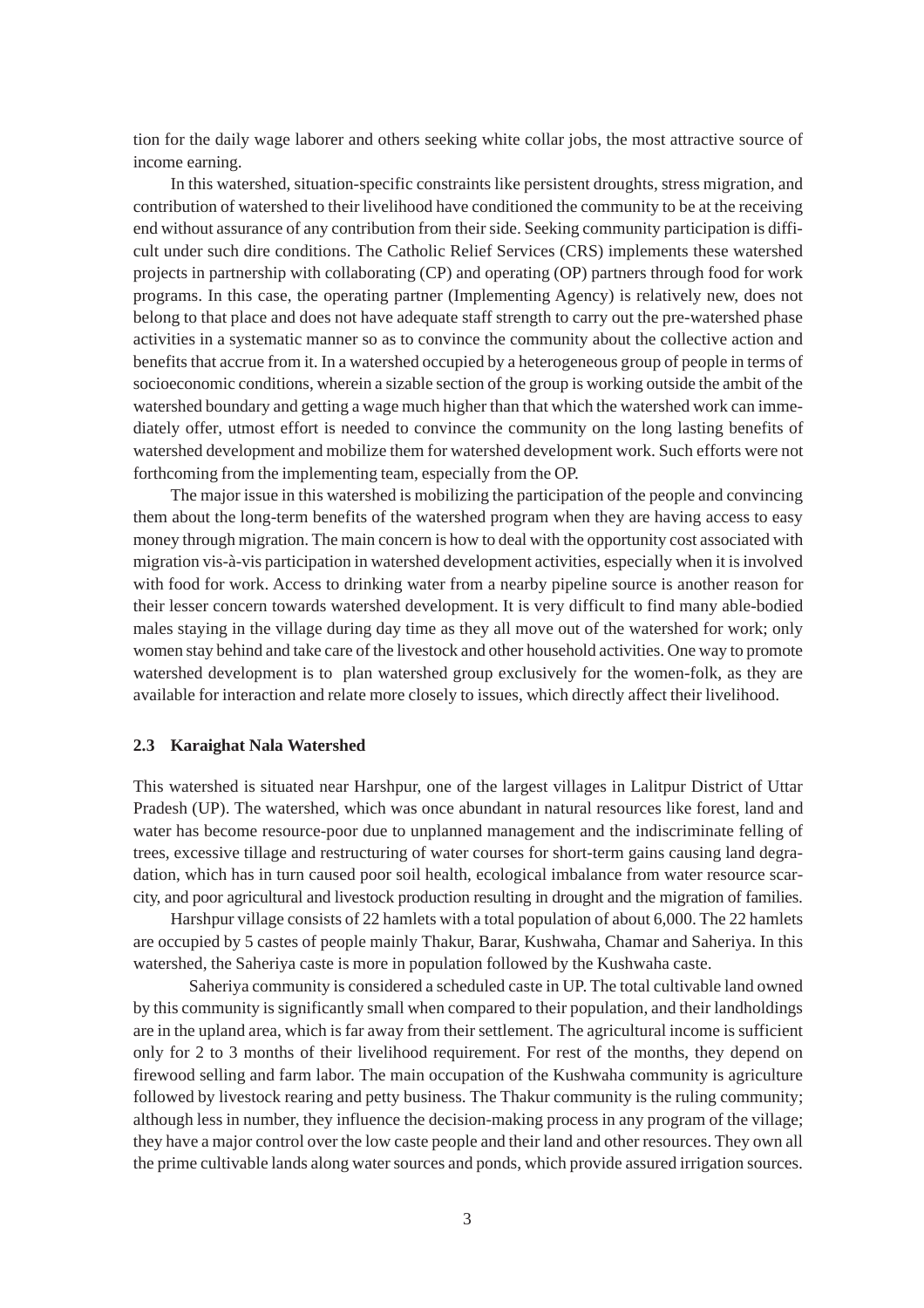Apart from these lands, they also own drylands with a minimum of 10 acres per family. But 60 percent of these dry lands remain uncultivated and barren. The Barar and Chamar communities' primary occupation is goat-rearing followed by agriculture and basket-making.

The total watershed area is around 940 hectares. The slope within the watershed ranges from 20 percent to nearly level ( 0 percent). The 10-year mean annual rainfall is 890 mm, but varied from a minimum of 423 mm to a maximum of 1,628 mm. Approximately 90 percent of the rainfall occurs between the monsoon months of June to September. About 360 ha of land is reserved forest, and 225 ha is used for grazing, which comes under the Panchayat, and the rest 355 ha is private land. The entire village land is located over undulated rough terrain characterized by red gravel with patches of out-cropping rocks. Though there are 40 wells in the watershed, maximum irrigated area from these wells would be around 30 ha only.

The poor quality of land along with the traditional practices of agriculture result in a poor yield. Hence, most of the villagers migrate to the nearby towns for their survival on a seasonal basis. The weaker section of the society who got their land through government distribution are located in the upland and around the hillocks, which are mostly undulating terrain and unproductive. They do not even have a legitimate record to show that the land allocated belongs to them.

This (Karaighat Nala) is a large watershed comprising 16 hamlets of the Harshpur village with different caste-groups and having a skewed socioeconomic and political clout. The implementing agencies in this case (both CP and OP) are one and the same, called HBM Hospital (HBMH); they live 40 km away from the proper watershed although they have already established an office in the watershed where periodically one or more of the HBMH staff visits take place. Moreover, the HBMH staff are considered as foreigners because they do not belong to that watershed and not even to that district. The real problem in this watershed lies mainly with the implementing team; there was a large turnover of operating staff; every time one goes to the field, he/she sees some new faces and there is no continuity in the persons who are responsible for implementing this project, except for the head of the team. Also, as the watershed is big, much of their concentration is in one or two hamlets with the result that many of the hamlets cannot be brought together to act as a monolithic unit.

#### **2.4 Dundlu Watershed**

The Dundlu watershed comprising Dundlu, Dighi, Gobardih, Tamakhun, Noadih, and Metaldih hamlets lies in Manbazar 11 block of the Purulia District. The watershed is inhabited by 343 households with a total population of 1,737 of which 852 belongs to scheduled tribe (ST), 75 to scheduled caste (SC), 190 to other backward caste (OBC) and 620 to a general category. The majority of ST people belong to Santhal, Majhi, and Mahato. About 61.4 percent of the people are literate; however, the female literacy rate is relatively lower. The number of households involved in various occupations is given below:

| Occupation                 | No. of households |
|----------------------------|-------------------|
| Rural handicrafts          | 5                 |
| Agriculture                | 187               |
| Agricultural laborers      | 112               |
| Service                    | 27                |
| Small business             | 5                 |
| Pisiculture (Fish Rearing) | 4                 |
| Miscellaneous              | 3                 |
| Total                      | 343               |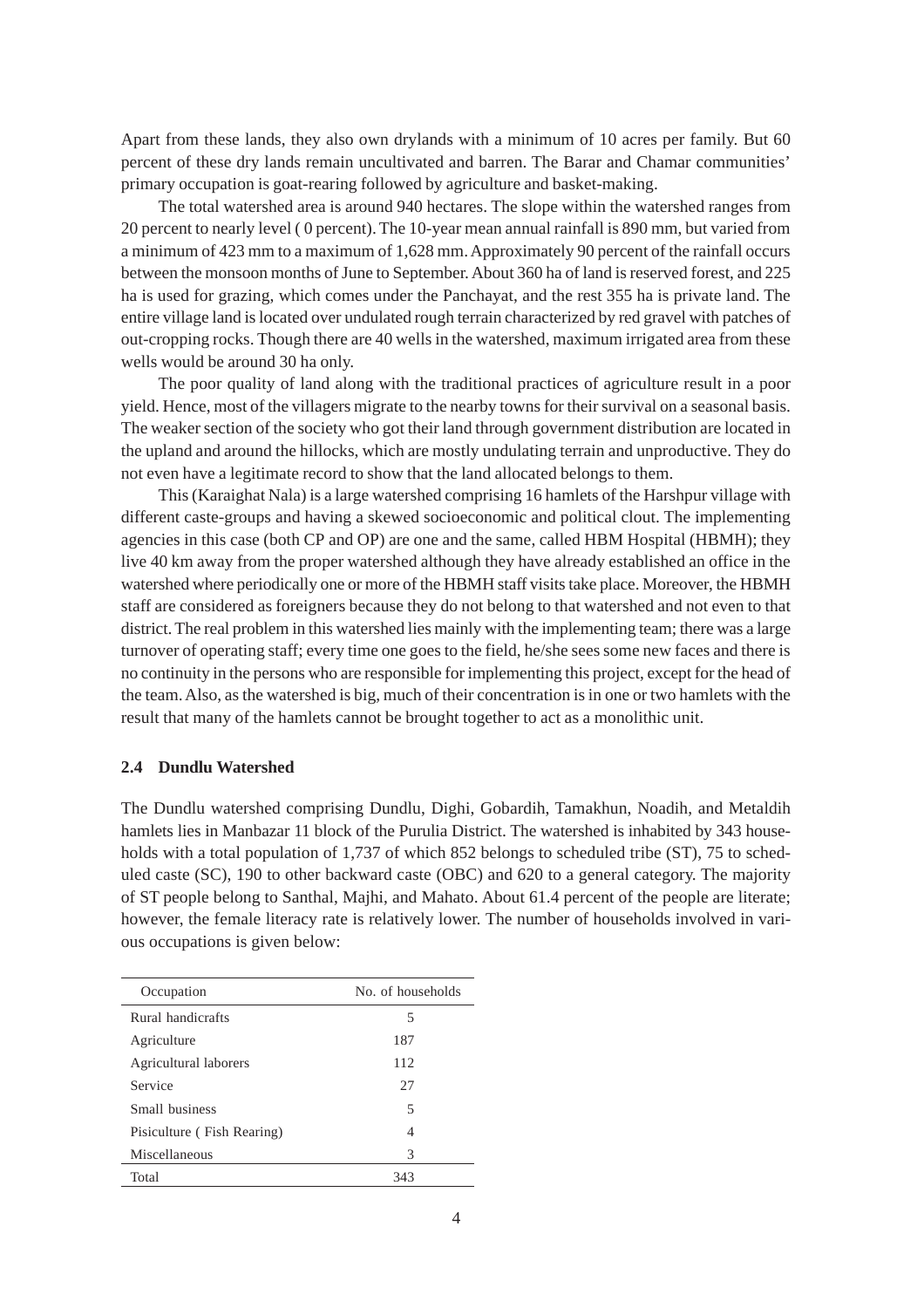Historically, forests were a source of primary occupation of the tribal people of the Purulia District for the collection of minor forest produces. Due to indiscriminate deforestation and uncontrolled grazing, the forest is now almost non-existent. Since people of the tribal community do not consider cultivating uplands remunerative due to its poor productivity compared to earning relatively higher wages in and around the well-developed industrial and agricultural areas, they migrate to nearby industrial cities and flourishing agricultural areas.

Because of the undulating terrain and indiscriminate felling of forest trees, the land is a victim of soil erosion and its capacity for water retention is poor. In this area, no surface water irrigation exists; groundwater availability is low and no electricity is provided for agriculture. Thus, agriculture depends on rain, and the small and marginal farmers who constitute majority of cultivators suffer most with mono cropping (paddy).

Livestock in this part of the country thrives by grazing throughout the year. The quantity of cattle feed available is not very significant with respect to the requirement. Paddy straw is fed as a basal diet everywhere. The major constraint for increasing milk production is the low level of feeding. Even the availability of paddy straw is very minimal in the watershed area. An estimated 8,000 quintal of additional paddy straw is required to feed the existing animals. Most tribal families rear a few pigs or goats or poultry birds in the open courtyards adjoining their tiny household plots. Lacking technical or managerial input, such animal husbandry activity is hardly capable of producing any surplus.

Combination of all the factors discussed above has driven the people of this area to a grim struggle for existence, the Dundlu watershed like so many other watersheds of this region suffers from gross unemployment and under-employment. The poor remain hungry during workless days and hunger intensifies in the years of drought when opportunities for work diminish further.

#### *2.4.1Water potential and land status of Dundlu*

Variation in the seasonal amount of rainfall and the timing of their occurrence during the crop growth season are major constraints in the mono-cropped rice-based economy of the region. A study undertaken by the Central Water Commission (CWC) reveals that the inter spell duration between two rainy periods extends upto 4 consecutive weeks or more in this district, particularly between May 15 to October 15. These long inter-spell durations become critical during important phases of crop-growth, and thereby affecting the yields.

The micro watershed covers an area of 605 hectares and has mostly undulating rugged hilly terrain and limited valley portions. There are seven drainage lines within the watershed all of which drains to Dundlu nala, a tributary to Kumari river flowing near the Dundlu watershed. Red laterite soils which are susceptible to large scale erosion are found in the watershed area. Soil fertility is very low. The area comes under semi-arid climate with average annual rainfall of 1,200–1,300 mm. Sixty percent of the land area is covered by hilly terrains with a shallow soil depth of sandy loam having excessive drainage characteristics. The midland area with sandy loam to loam is occupied by 25 percent, while the rest is lowland with deep 'clayey' soil suitable for paddy cultivation.

The watershed area (605 ha) receives 2,420 ha ft of rainfall of which 50 percent evaporates away from the watershed according to the Survey of India Report. With the watershed having only 50 ha ft of water storage facility, nearly 96 percent of run-off drains away to Dundlu nala. This suggests that there is a tremendous potential and scope to store some of the water as soil moisture storage and surface storage to improve water conservation and use.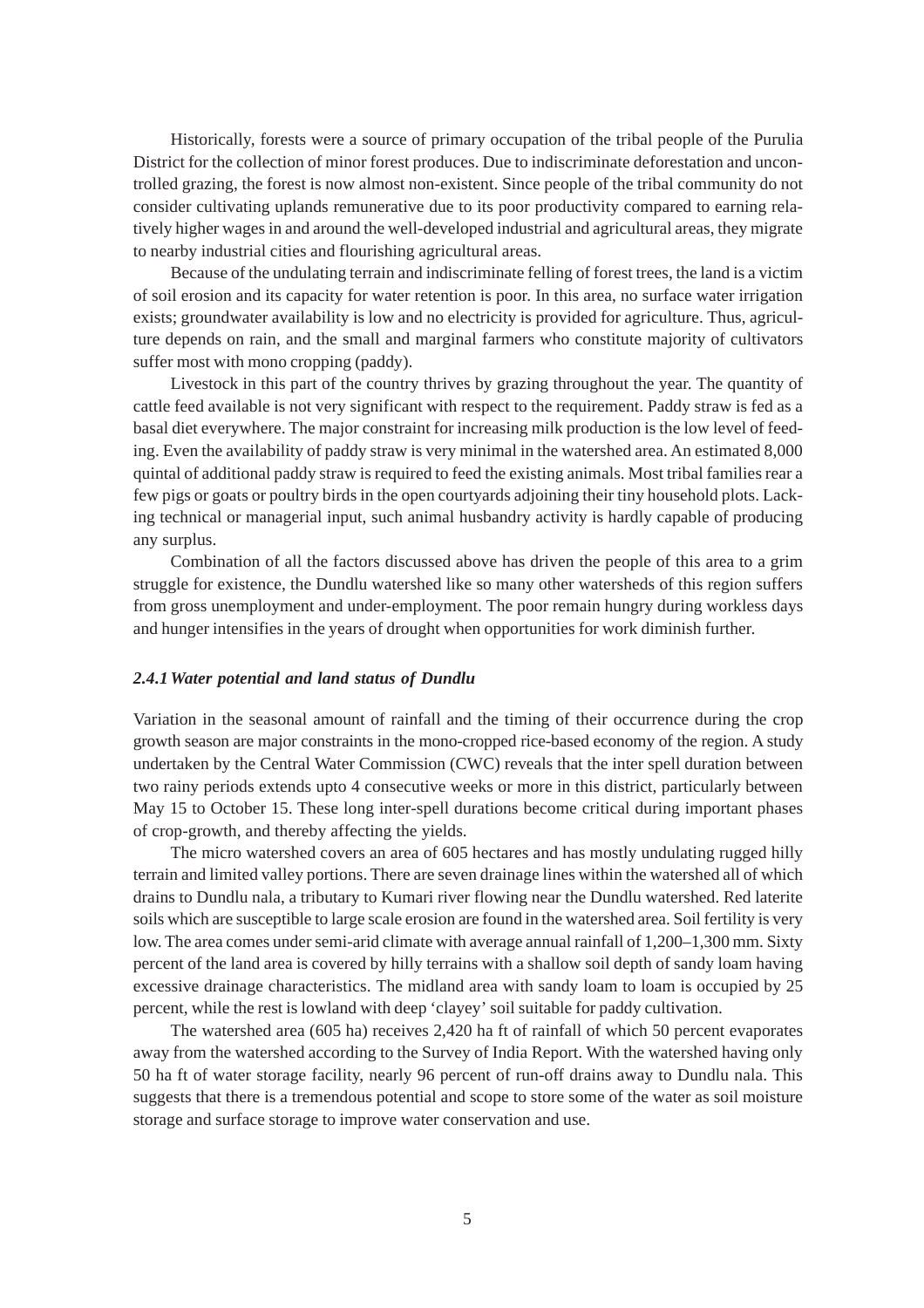| Classification       | Area(ha) | $\%$ |
|----------------------|----------|------|
| <b>Hillocks</b>      | 65.7     | 10.9 |
| Tanr                 | 159.1    | 26.3 |
| <b>Baid</b>          | 236.6    | 39.1 |
| Kanali               | 49.2     | 8.1  |
| Bahal                | 79.1     | 13.1 |
| Water bodies (ponds) | 15.3     | 2.5  |
| Total                | 605      | 100  |

Dundlu watershed consists of the following land classification:

Tanr is sloppy upland with gravelly surface and is not terraced. This land is hardly put in to use except for growing some oil seed crop during Kharif. Baid is medium upland, and was reclaimed as a paddy field after terracing and bunding. It retains some moisture with a soil depth varying from 10 to 15 cm., the crop growth is very sensitive to rainfall distribution. Kanali is a terraced and bunded medium land to harvest runoff of upper catchment. Kharif paddy is grown here and productivity is sensitive to rainfall pattern. Per bigha,( 2.5 bigha = 1 acre) paddy production is around  $10-12$ maunds( 40 kg per maund). Bahal is a valley bottom land where rain water and silt from the upper catchment accumulate. The alluvial fill is most suitable for assured Kharif paddy. The productivity is about 15–16 maunds per bigha. Summer paddy is also grown in this tract.

The percentage of irrigated area in this watershed is only 5.5 percent. More than 99 percent of the households have agriculture as a primary occupation. Poverty ranking, indicated that nearly 50 percent of the households have food availability for only 3 months. The average annual rainfall of this area is in the range of 1,000 mm. Even with this amount of rainfall, agricultural drought occurs during the month of September and a meteorological drought was observed once in every 3 years. There is an acute shortage of drinking water during the summer season. Fuel wood availability has decreased considerably and women have to cover long distances for the collection of fuel wood.

Rice is the staple food of the tribal people. The total cultivable area of the watershed is around 300 ha. At the present rate of yield potential, a total of 59.93 tonnes of paddy can be grown if the entire cultivable area is brought under paddy. However, the present production is only 41.95 tonnes as against the requirement of 61.74 tonnes. The above figures point to two important inferences: one is that there is a 40 percent gap in present production as against the requirement for self-sufficiency and two, that the present yield potential is very low, which has to be increased significantly to meet the food requirement of the watershed.

The four pilot studies undertaken under this collaboration, are under different stages of development. Among the four projects, Nakna and Dundlu Watersheds have progressed well and they have finalized their detailed watershed development proposals and are in the process of implementation. The other two namely Nayagaon and Karaighat nalas have not made much headway for various reasons. This paper looks at the reasons as to why two projects have progressed satisfactorily while the other two have not made much headway. What are the lessons that we can learn from these four projects to improve and sustain the development projects which are on the pipe line?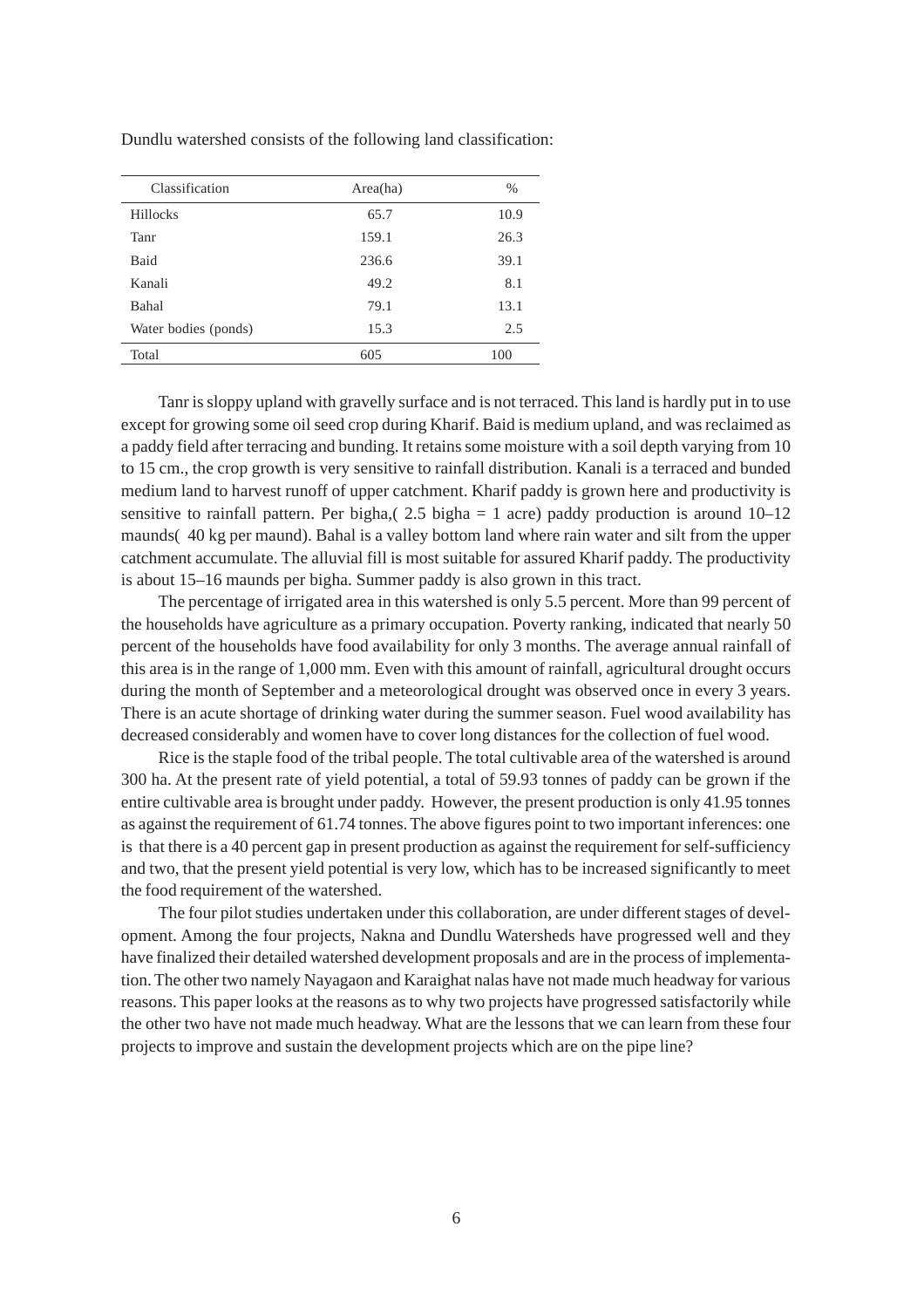#### **3. Methodology Adopted**

This paper is based on the information collected during the periodical field visits undertaken by a team of experts drawn from CRS (HQ and Regional Office) and IWMI. During field visits, intimate interactions and discussions were held with field implementing teams (CP, OP, Village Institutions, Government and nongovernmental agencies, working in the watersheds and the communities at large). One thing that these pilot projects were trying to do differently from other conventional projects is collect hydrologic data at the local watershed itself, rather than using district level data. This made a marked difference in formulating a detailed watershed proposal with reliable local data, rather than looking to design watershed development work based on district level data. Another aspect that these pilot projects laid emphasis is in preparing a detailed map of the watershed on different aspects with the close involvement of the community, which proved to be very useful during conflict resolution between the communities, when it came to convincing the community about certain interventions and to have a better perspective by the watershed communities of the overall development within the watershed.

Each year, the team made at least two field visits and stayed in each watershed for at least 2 days and observed the process of watershed development activities with intense interaction with all the stakeholders of the watershed. The field-visit notes formed the basis of information for this paper.

#### **4. Factors Contributing to Watershed Development**

#### **4.1 Importance of Homogeneity in Watershed Communities**

In the case of Nakna watershed, the Coordinating Partner (CP) is located at Ambikapur, and includes two skilled professionals (with an engineering background) from the same tribal community who also speak the local languages. The Operating Partner (OP) is located at Shantipara, which is very near to the watershed with one agricultural assistant stationed there who is also a local and from the same community. He was involved previously in developing one of the best performing watersheds in that region. Both CP and OP heads are Christian fathers; in fact, the village community from Nakna come to Shantipara every week for Sunday prayer. The team of this three professionals understands each other so well and had the capacity to convince the community about the importance of watershed development project to improve their livelihood and living standards. This team and their interactions with the community have helped to a great extent to mobilize and unite the people in the watershed and create awareness of the watershed development project. Both Nakna and Dundlu has more or less homogeneous community whereas Karaighat nala has a very heterogeneous, community and Nayagaon has other OBC castes whose main income comes from other sources. Both Dundlu and Nakna are predominantly small and marginal farmers, while in Karaighat nala 20 percent of the population is owning 80 percent of the land and the remaining 80 percent of the people own 20 percent of government land for which no land deed documents are given to them; they are not sure whether after watershed improvement to their lands, will the land remain with them or it will be taken away by the government. The results of these pilot studies indicate that much more efforts are needed to prepare a group for collective action when the group is heterogeneous in terms of caste, landholding pattern and skewed in socioeconomic conditions thus having different expectations from watershed development.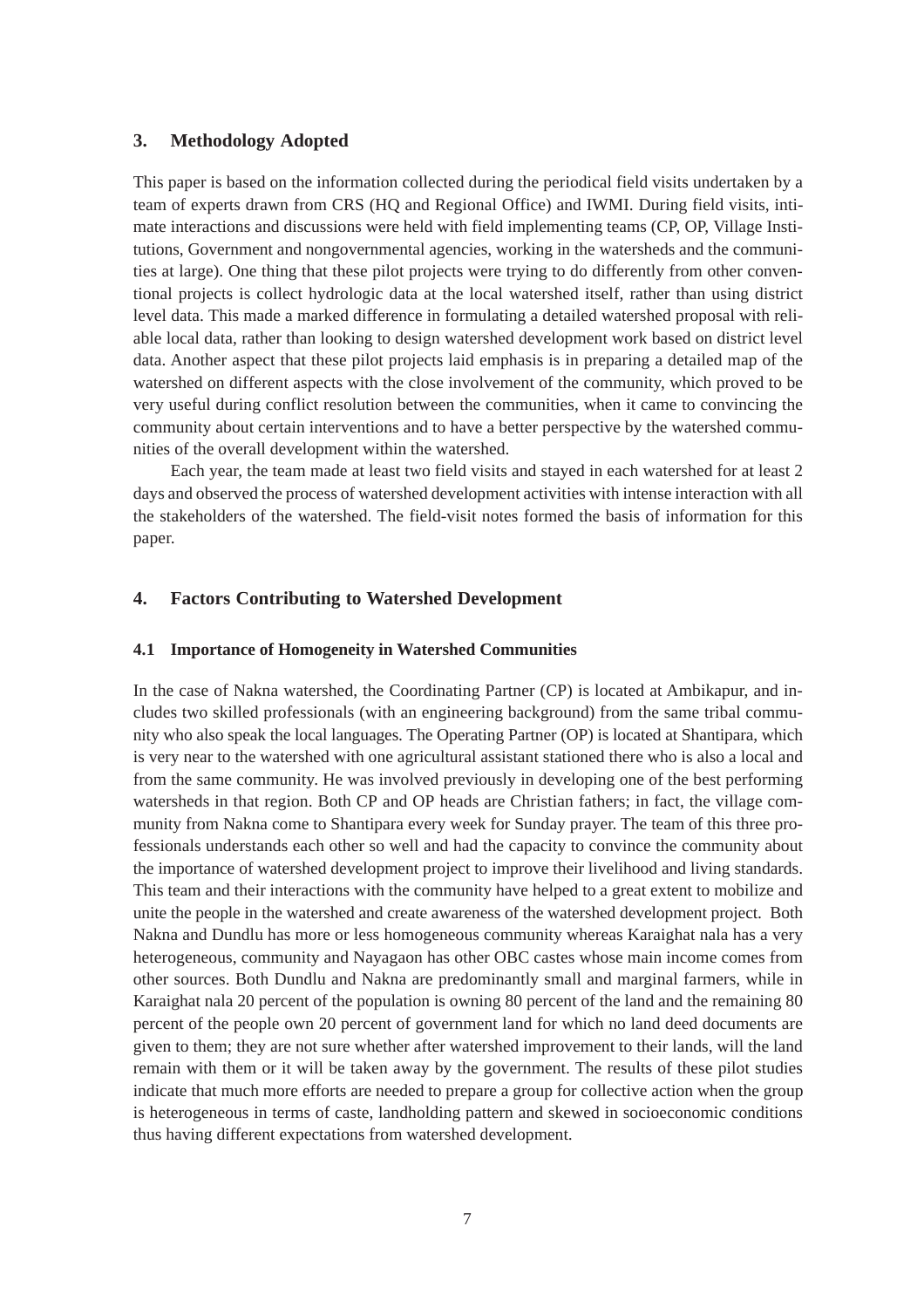Equally important is the homogeneity and collective effort of the implementing team, its origin and nearness to the watershed and to the people and the confidence that it reposes on the community for successful watershed development. One important consideration is that the OP's and CP's dealing with the community should speak the local language of the watershed community.

#### **4.2 Agro-climatic Conditions**

The agro-climatic conditions of a watershed can be a deterrent for the effective development of a watershed. For example, in the four pilot watersheds studied, Nayagaon watershed has the lowest annual average rainfall of less than 200 mm with a high coefficient of variation. Such a low rainfall with arid and drought condition for 2 or more consecutive years is not conducive for extensive agricultural development and institution building. Much of the watershed area is used for grazing; as a result, the productivity of the watershed is low and is not sufficient for meeting the livelihood of a large number of households living in that watershed. When a natural resource base such as water is low in a watershed, only limited agricultural-related productive activities are possible and in the absence of any extensive non-farm activities, the only alternative is to migrate in search of livelihood options. This is what had taken place in the Nayagaon watershed in which the community paid the least amount of attention to watershed development. Moreover, the year 2002 in which watershed development started was a drought year with an annual rainfall of less than 50 mm. The lack of rain resulted in an acute shortage of fodder for the livestock. The whole village was confronted with fodder shortage and many households were trying to save their animals by moving them outside the watershed to places where fodder and water were available. Under these conditions, the farmers were not in a mood to form an organization to develop the watershed. When a meeting is convened during daytime, it is difficult to get the male members to participate. Such watersheds need a strategy different to the conventional one. Even after 2 years of implementing watershed projects, not much progress has been made in carrying out the pre-watershed activities and establishing viable watershed groups.

#### **4.3 Entry Point Activities**

Entry point activities play a vital role in creating awareness among the communities of the watershed and uniting them together for the purpose of carrying out work in common village land and work which is of relevance to the community as a whole. The community also volunteered to do *shramadan* work on common land, which benefit all in the watershed. Both in Nakna and Dundlu, the entry point activities were carefully designed to benefit most of the watershed communities. No entry point activity was undertaken in private lands in these two watersheds. An activity which benefits a large number of people has a marked effect in their perception about watershed development benefits. On the other hand, entry point activities in both Karaighat and Nayagaon were undertaken on private lands and only a few benefitted by such activities. These kind of activities on private lands instead of uniting the village community, give a false impression that watershed development will benefit only a select few and that too, if the beneficiaries are influential, as such who have not much land and other resources keep distant from watershed activities; the desired impact of entry point activities, which is to create a unified group to invest their time and energy in watershed activities is not felt under these conditions. Entry point activities must also be targeted to satisfy the community's long felt need and they should be of immediate use to them.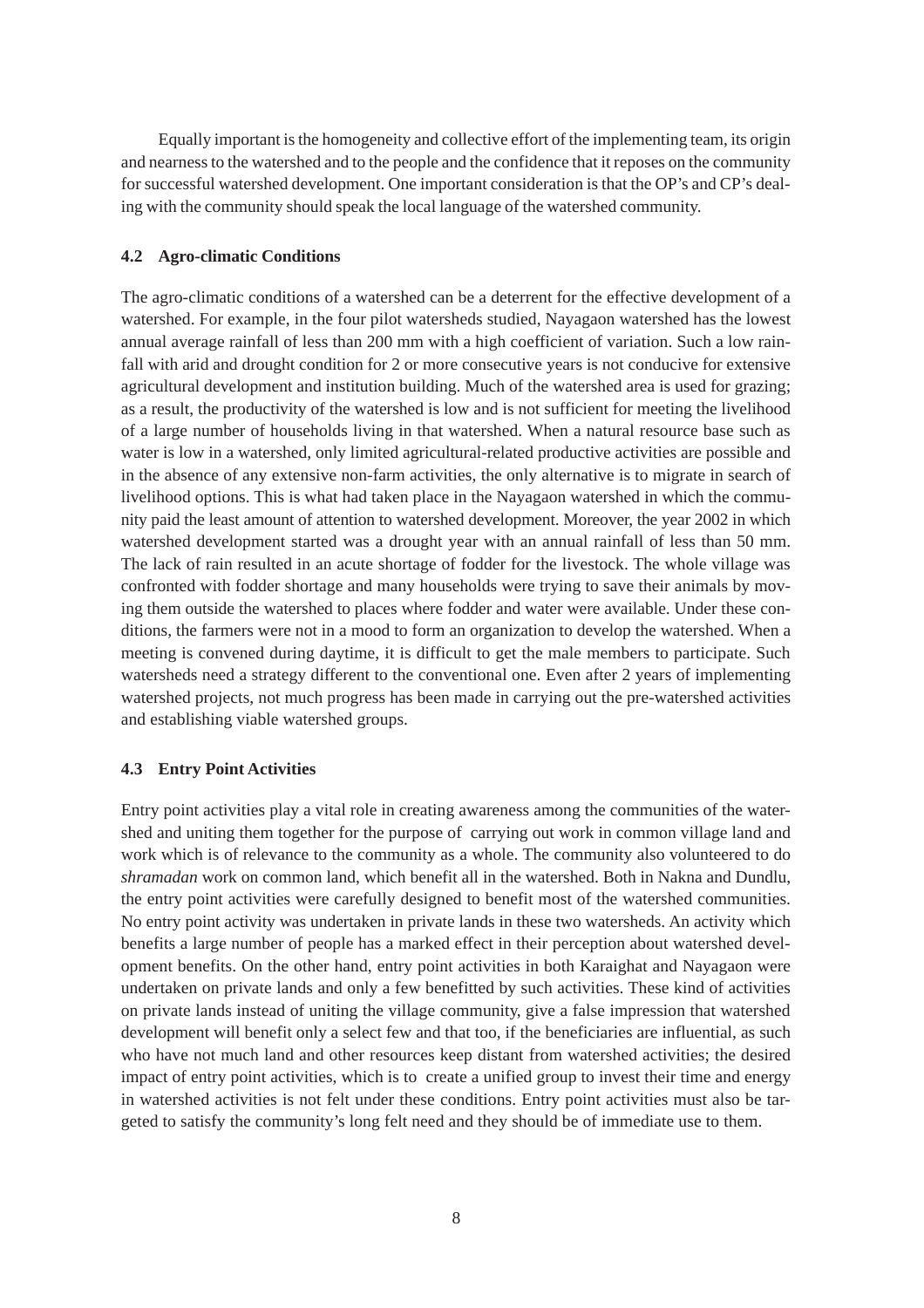#### **4.4 Formation of Hamlet Committee and Watershed Committee**

Both Nakna and Dundlu watersheds followed a systematic procedure in creating hamlet and watershed committees; they used grass-root organization such as SHGs to select committee members giving representation to all. This broad-based representation in the committee had a good impact in bringing the community together. On the other hand, in Nayagaon effective organization could not be constituted because of ineffective entry point activities and not forming of any SHGs. In Karaighat watershed, SHG, youth club and farmers club were formed and they were used to select hamlet and watershed committee members. However, the committee formed did not have sufficient entry point activities to participate and bring the community together. Hence they become defunct.

#### **4.5 Institutional Arrangement**

The basic institutions created for watershed development are the hamlet level committee and the watershed level committee. Then there is a project facilitation team (in the case of CRS, it is OP and CP supervised by the funding agency CRS). From the government side, the grass-root organizations, which come in contact with the watershed committee are: Village Panchayat, and Revenue and Forest Departments. For effective implementation of a watershed project, the cooperation among all these units must be high and the interface between these units must be clearly crafted, specifying the roles and responsibilities. These are all nested institutions with a forward and backward loop of decision-making and implementing mechanisms. Unless, these units act as a monolithic, the progress of watershed development activities will be hampered. If we look at the interface and cooperation, this was highest both in the case of Nakna and Dundlu watersheds, which is one of the reasons for their very high and efficient performance, followed by Karaighat and Nayagaon.

Let us look at these institutional arrangements in a little more detail both in Nakna and Dundlu. In Nakna, both the hamlet and watershed committees were formed meticulously giving representation to all and building their capacities to take decisions and work as cohesive and collaborating units. For this endeavor, both OP, CP and CRS provided the needed assistance and they worked as a unit. Above all these things, the *Sarpanch* of the Nakna Panchayat took personal interest in the watershed development works. As a proof of their interest, it can be stated that in all the supervisory meetings undertaken by CRS, IWMI Staff, all the heads (hamlet committee, watershed committee, OP and CP heads and *Sarpanch* from Panchayat) were present and participated actively in the discussion. This shows their keen interest in watershed development activities.

The following incidence that took place in the Nakna watershed is an indication of how cooperation among various units of watershed and implementing team would help accelerate the development process. One of the hamlets in the Nakna watershed wanted to divert a stream passing out from a forest area to their hamlet to irrigate their land. Given the elevation considerations, the diversion has to take place some 10 m inside the forest area. The CRS officers informed the watershed committee that unless they get permission from the forest department, CRS would not be able to offer any financial assistance to construct the supply channel. The *Sarpanch* of the Panchayat took the responsibility on her shoulder; she met the forest department officials and explained the situation; the forest officials permitted the watershed committee to put a check dam and take a canal for 10 m without cutting any trees. Then a resolution was passed in Panchayat for taking up the work on the channel, based on which the supply channel was undertaken with financial assistance. The loose boulder check dam and the 10-m long canal were constructed under *shramadan* by the watershed committee. Had the *Sarpanch* not taken interest in this matter, the whole activity could not have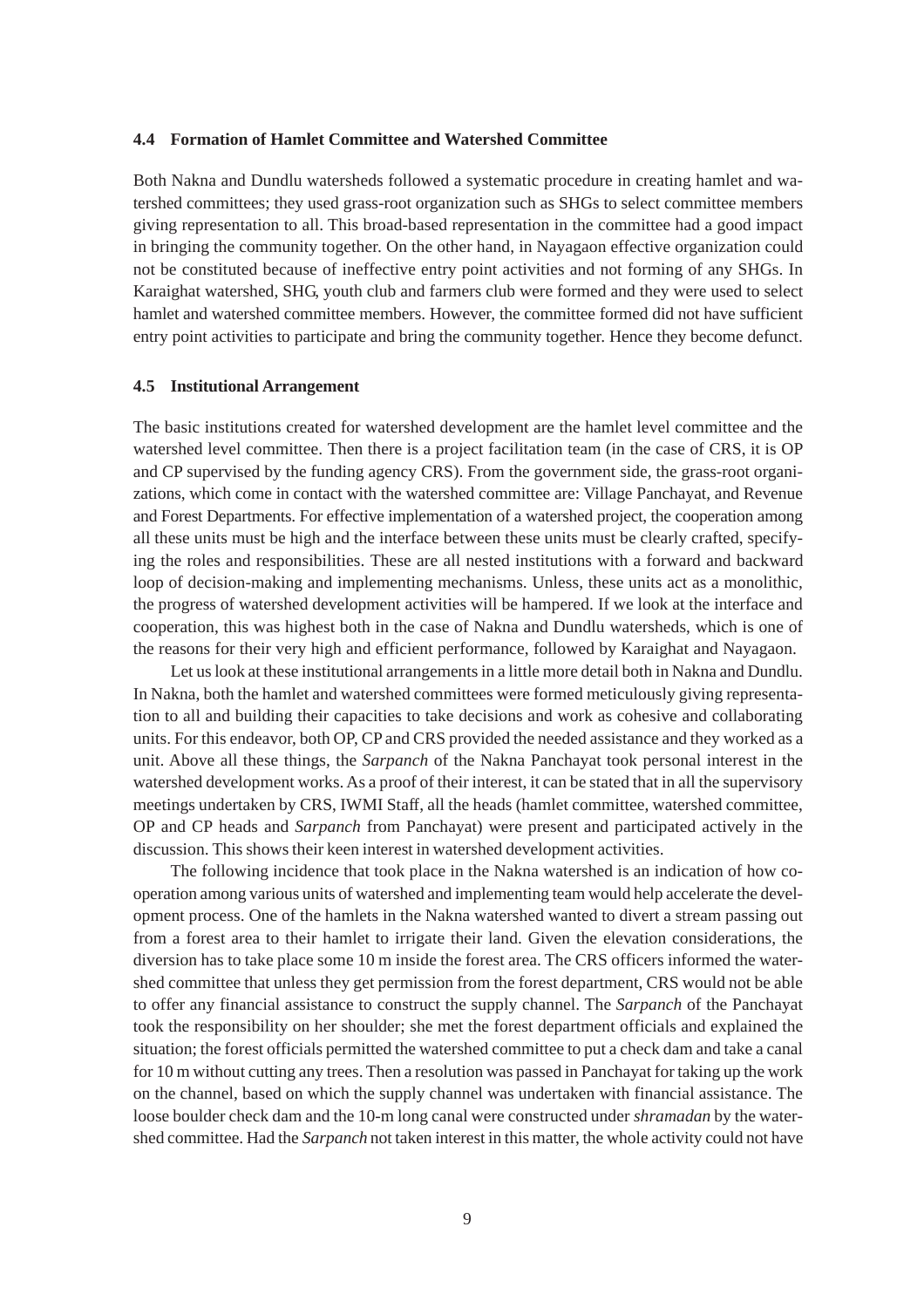been completed in time. This is a classic example of what cooperation among different units of watershed-implementing teams can do to accelerate the watershed development process.

One of the strengths of the Dundlu watershed program is the existence of a strong OP (SEVABRATO) consisting of local people who have been working in this area for nearly a decade; they are very familiar with watershed development activities, they know how to use the process to create awareness among communities, to build and train local level institutions and to manage and implement the program in a systematic manner with built-in monitoring mechanisms.

Based on "brain storming exercises" involving all the stakeholders of the Dundlu watershed, the OP identified the following as problems faced by the community and grouped them under the following three broad categories according to their priorities.

#### *A. Problems related to production of crops*

- Shortage of food
- Nonavailability of irrigation water
- Soil erosion
- Wasteland not developed
- Lack of resources for production
- Nonavailability of modern agricultural implements

#### *B. Socioeconomic Problems*

- Lack of facilities for education and training
- Early pregnancy of adolescent girls
- Population increase
- Support services inadequate
- Limited awareness for women development

#### *C. Infrastructure problems*

- Lack of health facilities
- Problems of drinking water
- Nonavailabilty of electricity
- Weak transport and market facilities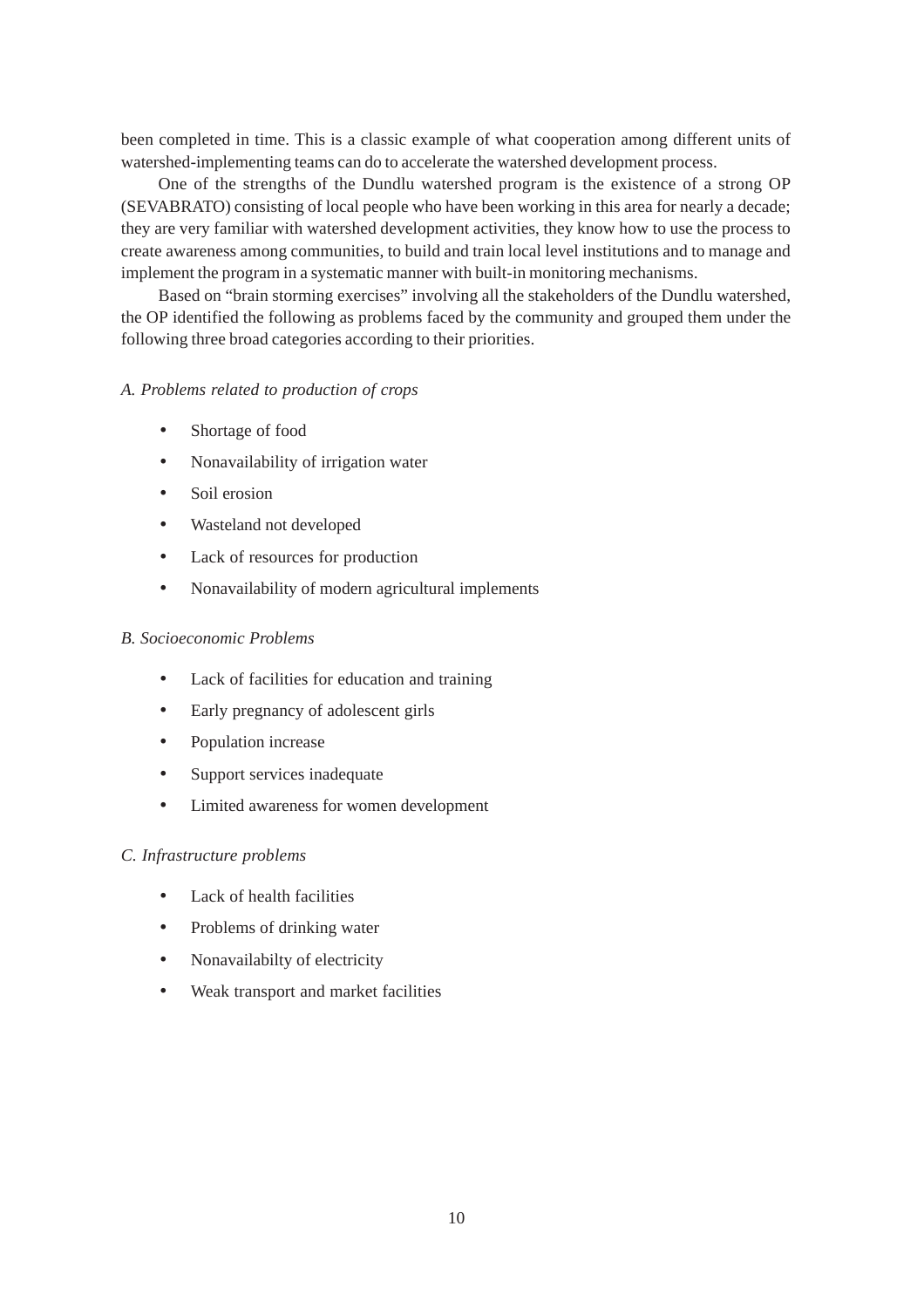To solve these problems, the multifarious activities planned by this team can be grouped under five activity areas with their objectives, which are given below:

| Activity area                                                    | Objective                                                                                                                   |
|------------------------------------------------------------------|-----------------------------------------------------------------------------------------------------------------------------|
| Capacity building of SEVABRATO (SVT)<br>personnel                | To strengthen the human and institutional capacity as well as<br>technical skills of the project team of SVT                |
| Formation and strengthening of community-<br>based organizations | To encourage and empower community-based organizations<br>to initiate and control their own development                     |
| Land development, soil and water conservation                    | To improve the availability and productivity of cultivable land<br>through sustainable soil and water conservation measures |
| Crop production                                                  | To ensure food security and additional income through<br>diversification and enhanced production of crops                   |
| Other income generating activities                               | To generate purchasing power and supplement food resources                                                                  |

The key watershed development work arrived at after detailed discussion with the Village Institutions consists of the following activities, which formed the basis for a detailed watershed development proposal.

| Activities                                                                   | Purpose                                                                                                 |
|------------------------------------------------------------------------------|---------------------------------------------------------------------------------------------------------|
| Land treatment: upland and medium land                                       | To reverse the degradation process, conserve soil and<br>moisture in-situ for enhancing crop production |
| Renovation of water harvesting structures                                    | To conserve rain water for utilization during lean period for<br>irrigation purposes                    |
| Construction of dug wells                                                    | For providing irrigation during rabi cultivation (vegetables)                                           |
| Lift irrigation                                                              | For increasing the cropping intensity                                                                   |
| Plantation of indigenous trees, sabai cultivation,<br>and fodder cultivation | Increased availability of fuel wood, fodder and sabai for<br>income generating activities               |
| Training of SVT project personnel                                            | To make SVT staff more confident on water-shed development                                              |
| Capacity building of Village Institutions                                    | To impart knowledge on watershed development and income<br>generating activities                        |
| Crop production                                                              | Introduction of kitchen garden, fodder cultivation, and fish<br>rearing etc.                            |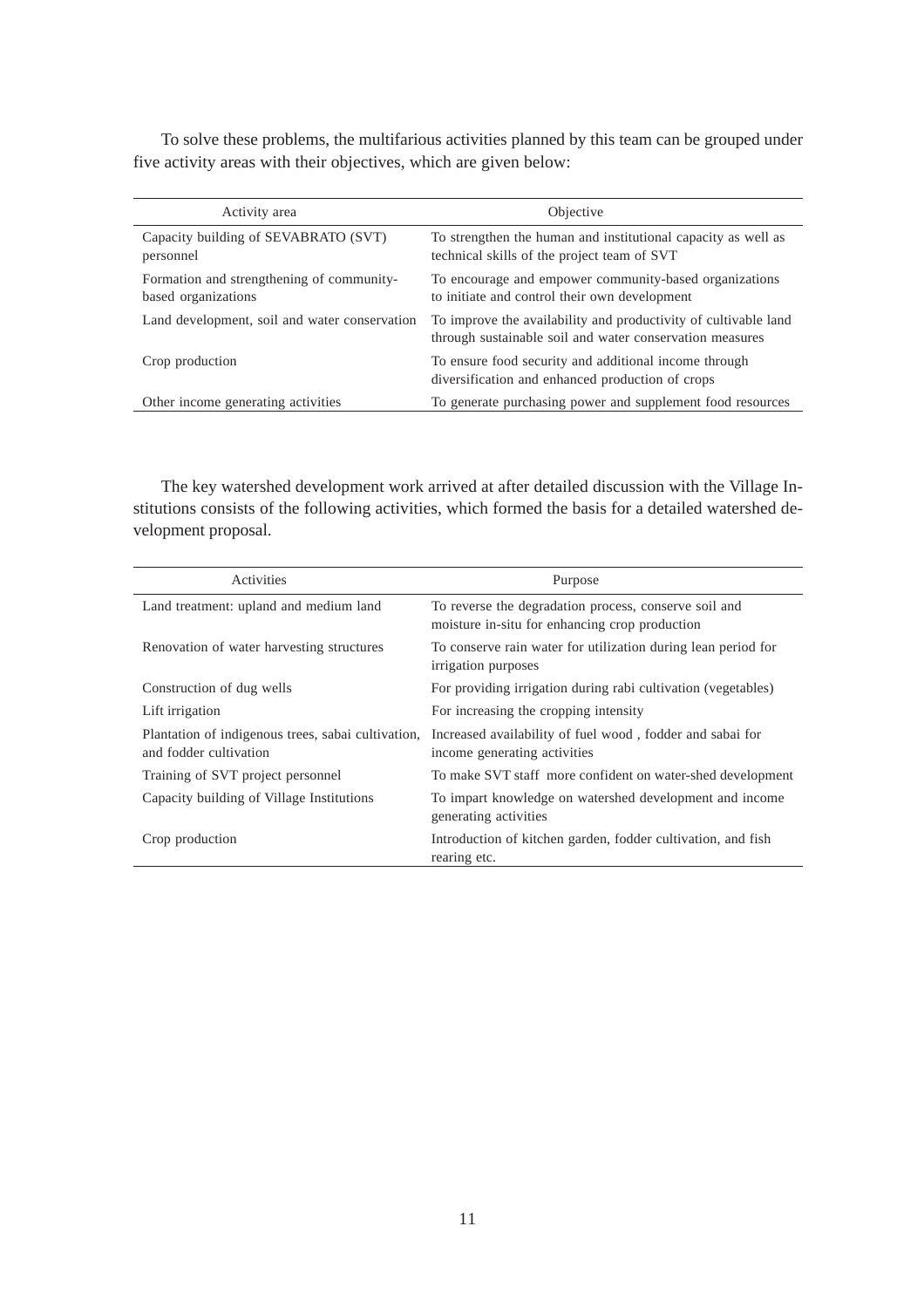| Joint Project Committee                                                                                                                                                                                                                                                                                        | Program Management Unit                                                                                                                                                                                                                             | Village Institutions                                                                                                                                                                                                                                                                                                                                                                                                                                                                                                                                                                                                                                                                                                                   |
|----------------------------------------------------------------------------------------------------------------------------------------------------------------------------------------------------------------------------------------------------------------------------------------------------------------|-----------------------------------------------------------------------------------------------------------------------------------------------------------------------------------------------------------------------------------------------------|----------------------------------------------------------------------------------------------------------------------------------------------------------------------------------------------------------------------------------------------------------------------------------------------------------------------------------------------------------------------------------------------------------------------------------------------------------------------------------------------------------------------------------------------------------------------------------------------------------------------------------------------------------------------------------------------------------------------------------------|
| (JPC)                                                                                                                                                                                                                                                                                                          | (PMU)                                                                                                                                                                                                                                               | (VIs)                                                                                                                                                                                                                                                                                                                                                                                                                                                                                                                                                                                                                                                                                                                                  |
| The JPC consists of CRS, IWMI,<br>CP, VI representatives and the<br>SVT. The objective of this com-<br>mittee is to guide and monitor the<br>implementation of watershed de-<br>velopment proposal; to identify<br>constraints in the implementation<br>of the program and to determine<br>corrective measures | The PMU consists of one project<br>officer, two agricultural extension<br>workers,<br>project<br>two<br>implementers, one accountant and<br>one office attendant. This commit-<br>tee is to plan and coordinate imple-<br>mentation of all programs | The Village Committee consists of<br>two persons from a cluster of ten<br>households. Watershed Committee<br>consists of all Village Committee<br>members. Core committee consists of<br>two members from each village within<br>the watershed (out of two members<br>one is a woman). The Village Commit-<br>tee will be involved at the local level<br>in planning, coordinating Watershed<br>Committee (WC) Core Committee<br>(CC) and Jagmoria Sevabrato<br>(SVT). WC will be in charge of the<br>plan from the stage of monitoring, re-<br>view of the progress, accounting and<br>ensuring people's involvement in the<br>program. WC would also supervise<br>and control the CC, which will carry<br>out day-to-day activities. |

The project organizational set up established to carry out this work is as follows:

The field-level implementation of the watershed development program when undertaken in a variety of agro-ecological and socioeconomic conditions leads to a variety of issues viz., technical, institutional, people participation and contribution, working of VC and WSC's, equity in sharing returns, gender issues etc. It is amazing to see how the project implementing team in Dundlu think through these issues carefully and tackle them in a manner suitable to all affected.

The government-sponsored programs in general include building of roads, small dams and buildings, de-siltation of tanks, afforestation, soil and water conservation works involving a large amount of wage labor; these projects and programs have been criticized for their failure to involve people; although people derive short-term wage employment benefits, the overall expenditure becomes unproductive as the assets created are of poor quality or are not used.

On the other hand, the soil and water conservation program envisaged and implemented under the watershed development project by the Dundlu team is developed, implemented and maintained by the people. Two wage rates exist in this area. One is the government rate, which is Rs 52 per day and the other is the local rate, which is Rs 40 per day. Participants in this program are paid only Rs 40 per day, in that they forego a part of their wage as they are working on their own lands, and when productivity improves, they will receive a a steady stream of benefits. The part of the wage foregone is considered the contribution of the beneficiary to the community. This contribution is put in a village fund, which is used for agricultural loans. This system of transparent contribution ensures that the participating households in the program are committed to its success since it will benefit them at a later date.

#### **4.6 Information Base**

Presently, the whole exercise of watershed development is being undertaken without really estimating how much water is received in the watershed, how much of it is stored, where and how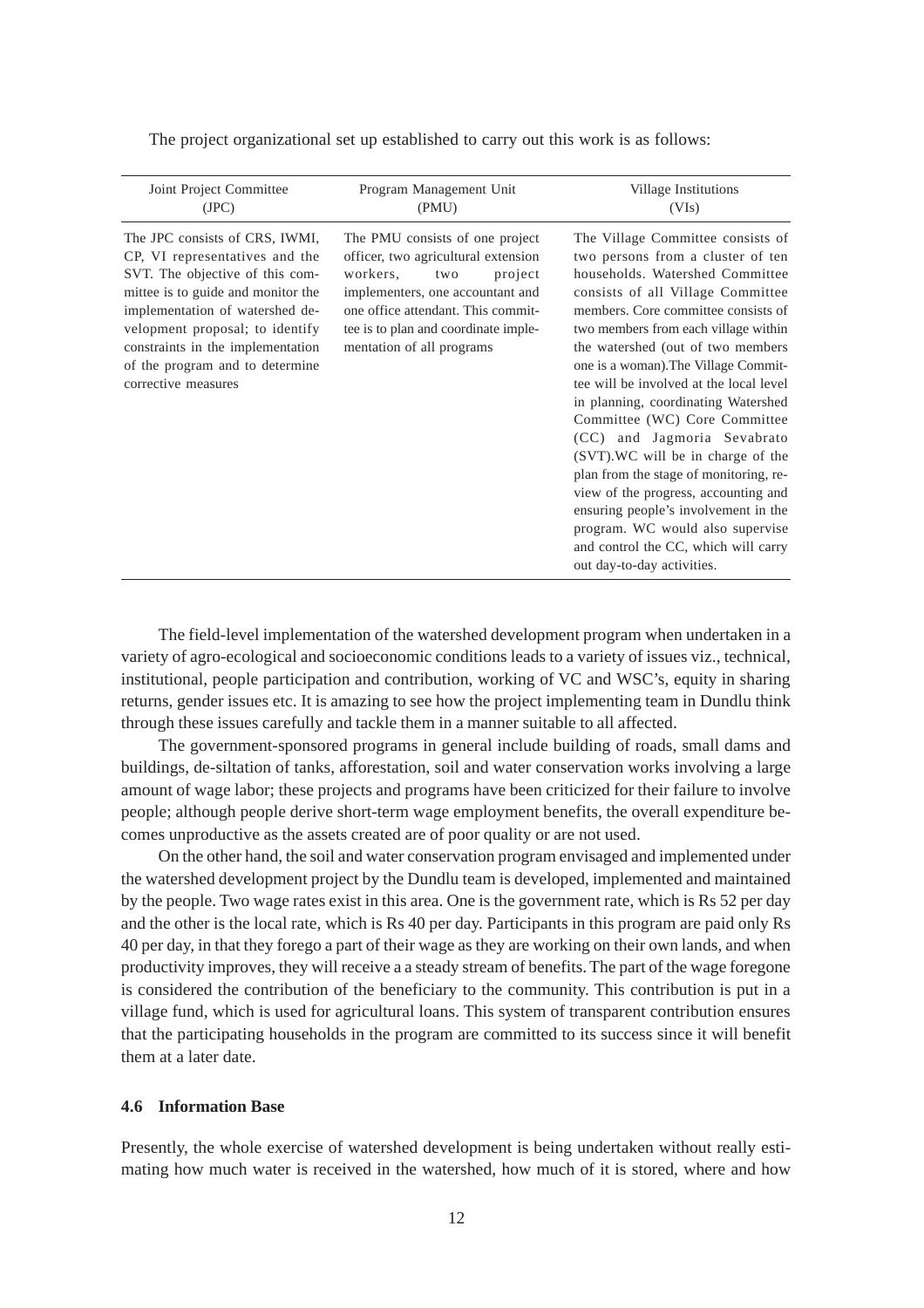much of it can be used in a drought year, in a normal year and in a surplus year. What we really do not know is the flow paths taken by the various components of the hydrological cycle both spatially and temporally; we would like to know these flow paths before and after the development of the watershed to match the supply and demand situation. A hypothetical situation of flow paths before and after the development of the watershed is depicted in figure.1a and figure 1b, by taking watershed as a unit of analysis for a time period of one year. This figure is called a finger diagram since it is similar to a hand with five fingers. The width of the figure is an indication of how much water is stored or used in different components of the hydrological cycle. For example, after the development of the watershed, one would expect evapotranspiration to go up and runoff to decrease compared to what they were before the development of the watershed. There is a need to continuously monitor the magnitude of the flow paths in the finger diagram to know how much water we are utilizing now in this watershed; how much water we will be using when it is fully developed and what will be the impact of such development on the downstream clustered watersheds?

*Figure 1A.*









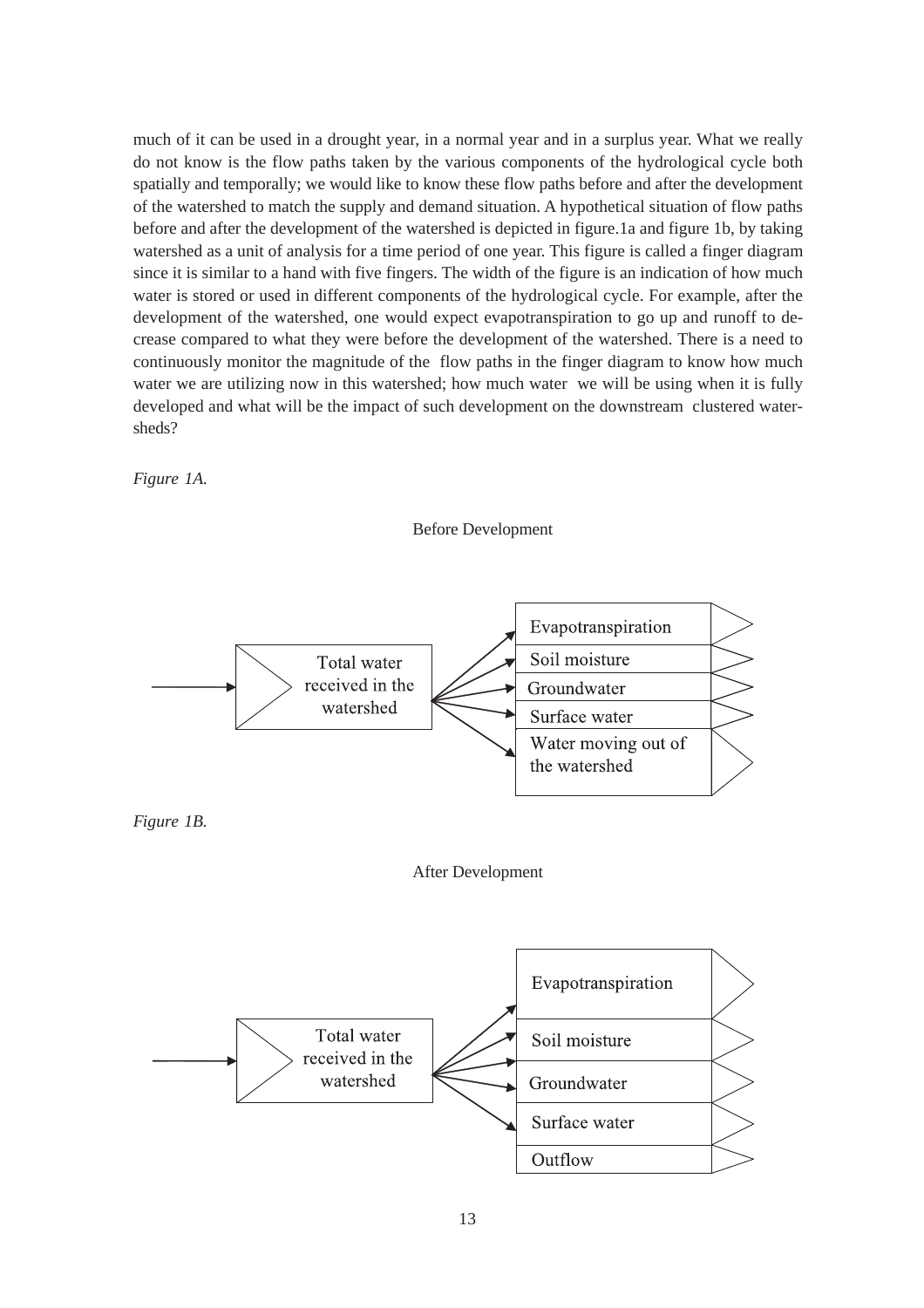In order to change the flow paths, first, we must know how much water is received in a watershed by way of rain and second, how much water is exported, if any, from other watersheds. We take that this quantity will remain the same before and after the treatment. To compute this inflow, we need to know the reliable rainfall occurring in the watershed. Many a time, we use the rainfall record available in a nearby rainfall station, which is very much different to what is occurring in the watershed. Therefore, any watershed program should start with the measurement of rainfall, groundwater depth, evaporation, and depth of flow in the nalas and the outflow of water from the watershed. These measurements will give us an estimate of the flow within a watershed. These hydrological measurements (although crude) will provide initial values with which to compute the various components of flow paths. From the water that is received in the watershed, a portion of it goes as evapotranspiration, a portion is stored in the soil as soil moisture, a fraction is stored as groundwater in the underground aquifer, some quantity is stored in ponds, tanks, check structures and farm ponds as surface storage, while the remaining water leaves/flows out of the watershed. If there is some water moving out of the watershed, we say it is an open watershed, otherwise we call it a closed watershed. Once the watershed becomes closed, careful management is needed in order to use the water more productively. During the pre-watershed development period, we arrive at a rough estimate of the various components of the finger diagram. These were estimated in the case of Nakna watershed with 2 years of hydrologic data. The next question is how do we alter these flow paths during the watershed development process? What factors constitute and control this transformation? It is herein the technical aspect of the watershed and the socioeconomic conditions of the people living in the watershed, including their hamlet location and landholding location, that will play a vital role in making the decisions. This means that we need to get a detailed map of settlement, landholding pattern, soil map, land use map, existence of groundwater, surface storages, types of crops grown (rain-fed and irrigated), wells etc., for which the necessary data needs to be collected. With these maps and the finger diagram, the hamlet and the water users group can better discuss and make rational decisions of watershed planning, development and management.

Detailed map preparation is extremely essential in order to develop and implement a good watershed proposal. Village communities are able to understand more clearly if we discuss with them the development plans with the use of various maps, which will make it easy for them to understand the development proposals and arrive at a feasible solution for the problem faced which is acceptable to all of them. For example, construction of field bunds to arrest runoff and soil erosion in steeply sloped areas which is a felt need by all the stakeholders. Also, these maps can help considerably to remove some of the existing wrong notions in the minds of the community as regards watershed development, by way of the project facilitating team.

*Here is an example of how this information base in the form of maps was effectively used for decision-making by the local communities. Majhar Para is one of the six hamlets in the Nakna watershed. Among all the six hamlets, this is the poorest in terms of landholding and natural resource base such as water and land. Near their settlement, they have elevated common land for grazing, which is denuded. Presently, they are involved in rain-fed farming and grazing of livestock in the denuded upland area. There is a large-scale erosion from denuded grazing area due to the existence of steep slope between grazing upland and rain-fed cultivated mid-land Several discussion meetings were held with this hamlet community and the project facilitation team. The community used these maps as aids and identified two major interventions, which would improve their livelihood opportunities. They are (1) diverting the spring and floodwater through a contour canal from a far-off nalah by constructing a check dam.*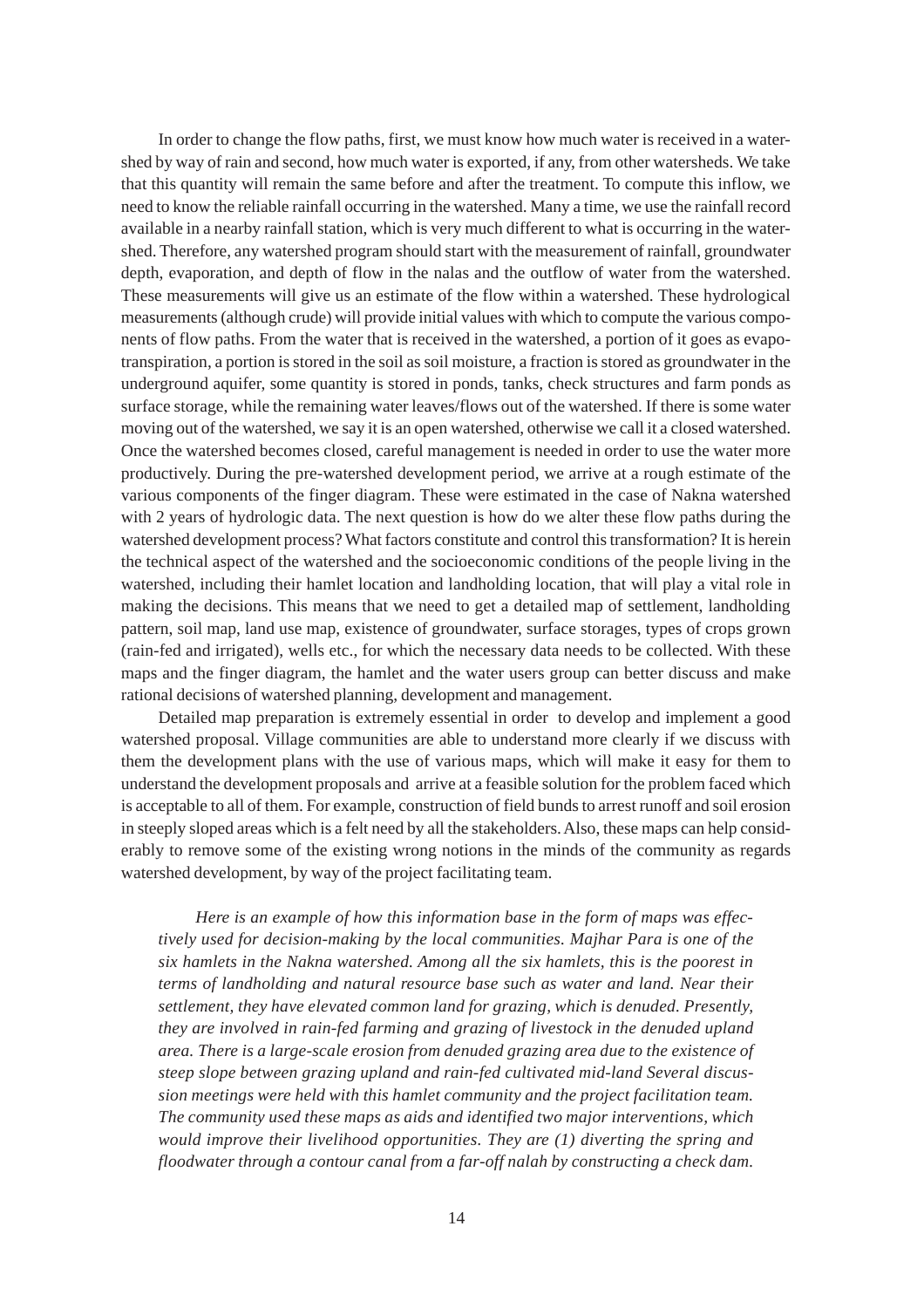*The community walked through the whole area and marked on the map the location at which the check dam and the contour canal should be constructed. (2) They wanted a ring bund at the interface between upland (grazing land) and rain-fed cultivated medium land to prevent floodwater causing erosion and to divert the floodwater to a neighboring nala. To arrest the flood, they have also indicated farm bunding, which is to be undertaken by the individual landowners. Work is currently in progress to implement these suggestions. While construction is going on, another important aspect of their planning is to think ahead of creating water-user groups to frame rules and regulations for the operation and maintenance of structures created under the entry point program, which is another important aspect of their planning.*

The water-user groups have already started thinking about creating a *corpus* fund for emergency repair to which they will contribute regularly every year. To achieve all these things, the project implementation team must provide the necessary information in the form of charts and maps, which the community could easily understand. The following are some of the maps provided for making decisions by the community. These maps were prepared with the close involvement of the community.

- (i) Migration pattern of Nakna watershed (fig. 2)
- (ii) Settlement pattern (fig. 3)
- (iii) Micro watershed zoning with flow direction (fig. 4)
- (iv) Hydrological measurement sites (fig. 5)
- (v) Land use pattern (irrigated, rain-fed, grazing, forest, single crop area, double crop area, denuded area etc.) (fig. 6)
- (vi) Topographical map (fig. 7)
- (vii) Existing nala, ponds, wells, etc. (fig. 8)
- (viii) Proposed intervention plan (fig. 9)

Figure 2 shows the migration pattern in the Nakna watershed. In this watershed, about 80 farmers do not migrate at all. Although migration takes place for different periods of time, most farmers (nearly 70) migrate for a period of either 3 months or 6 months. Those who go out for 3 months are those having lands and who go out in the off season in search of employment and come back during the harvest/ sowing time. Those who go out for 6 months are those who do not have lands and who are unable find any work within the village; they go out for 6 months to work outside the village, while during the remaining 6 months of the year, they are able to find employment within the village. In our interview with farmers we found that none of them wanted to opt for employment outside the village, if they could get work within the village. This sentiment is universal among both men and women. They do not mind even getting lower wages if they have an opportunity to work within their village.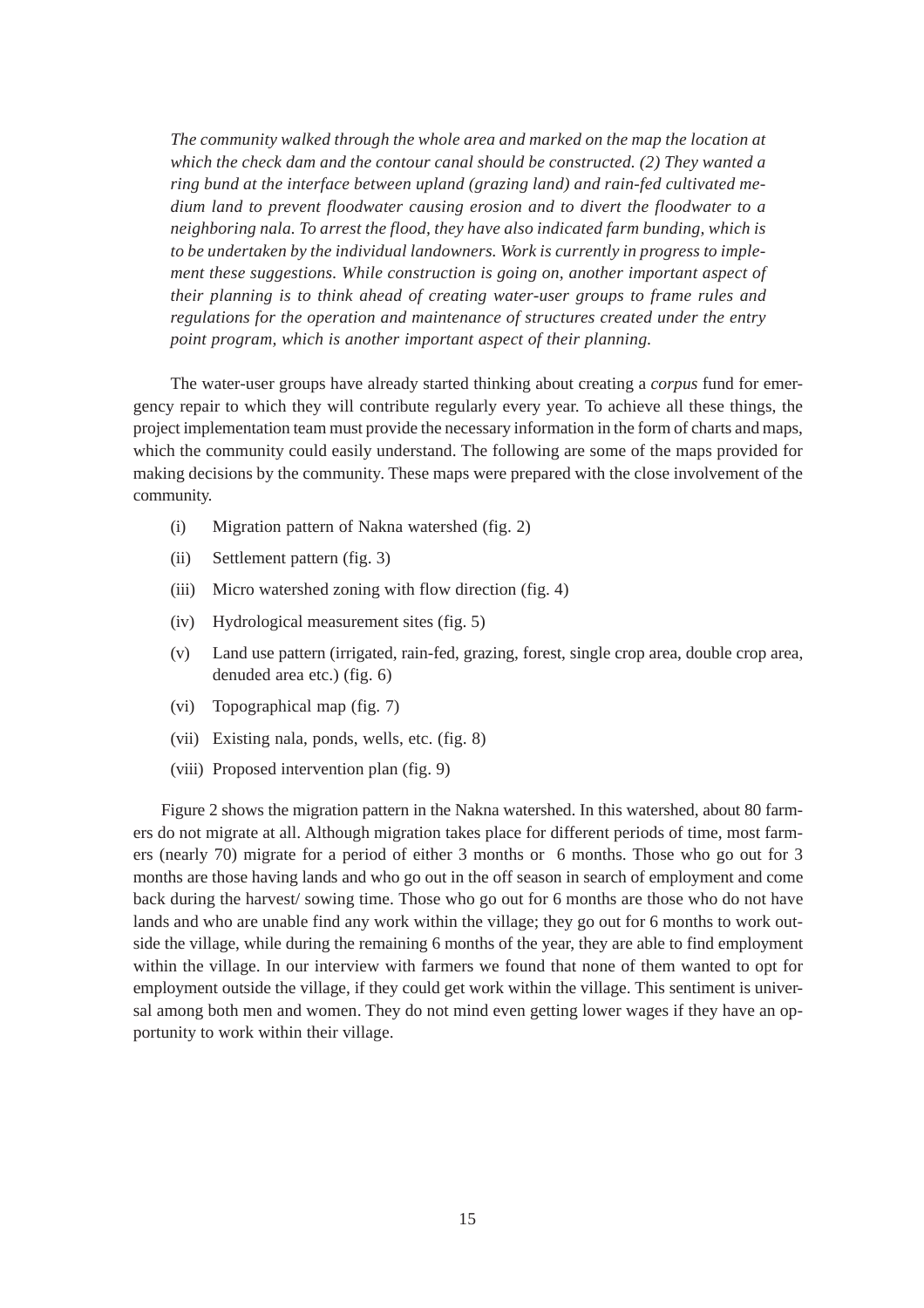*Figure 2. Migration pattern.*



Figure. 3 presents the existing pattern of settlement of various tribes. Among the various tribes, two (Uraon and Goan) are predominant. These tribal groups have settled in separate hamlets and act as homogeneous units. Originally, most of the settlements were in the lowland area and nearer to the roads; with population pressure, however it is seen that the settlements have dispersed and we can see some of the tribes are even settling within the forest zone. They are the poorest of the poor who are in dire need of livelihood enhancing activities through watershed development.



*Figure 3. Existing settlement pattern (social map)—Nakna watershed.*

Figure 4 is a natural resource map of the Nakna watershed depicting, especially those of waterrelated structures. It indicates the existing tanks, dug wells, hand pumps and regulators found across the streams. One observation from this map is that most of these structures are located adjacent to the streams and settlements. The upland area is devoid of any water retaining and water conservation structures.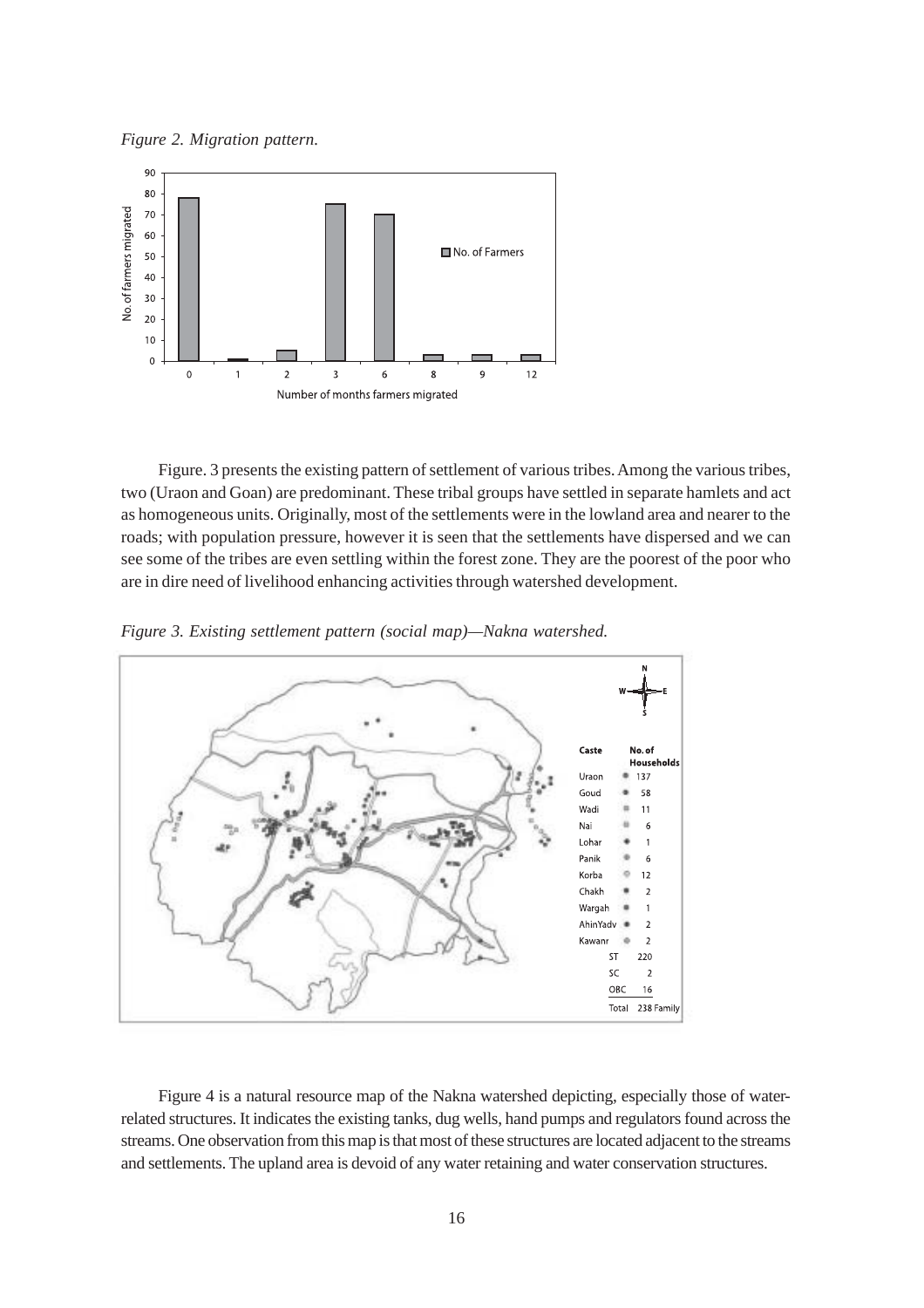*Figure 4. Natural resource map—Nakna watershed.*



The hydrological measurement sites established under this project are indicated in figure. 5. This map was used to sensitize the community about the importance of hydrological measurements for watershed development and how the data collected through these instruments can be used to design watershed interventions. The importance of safeguarding and maintaining these instruments has also been focused on by using this map.



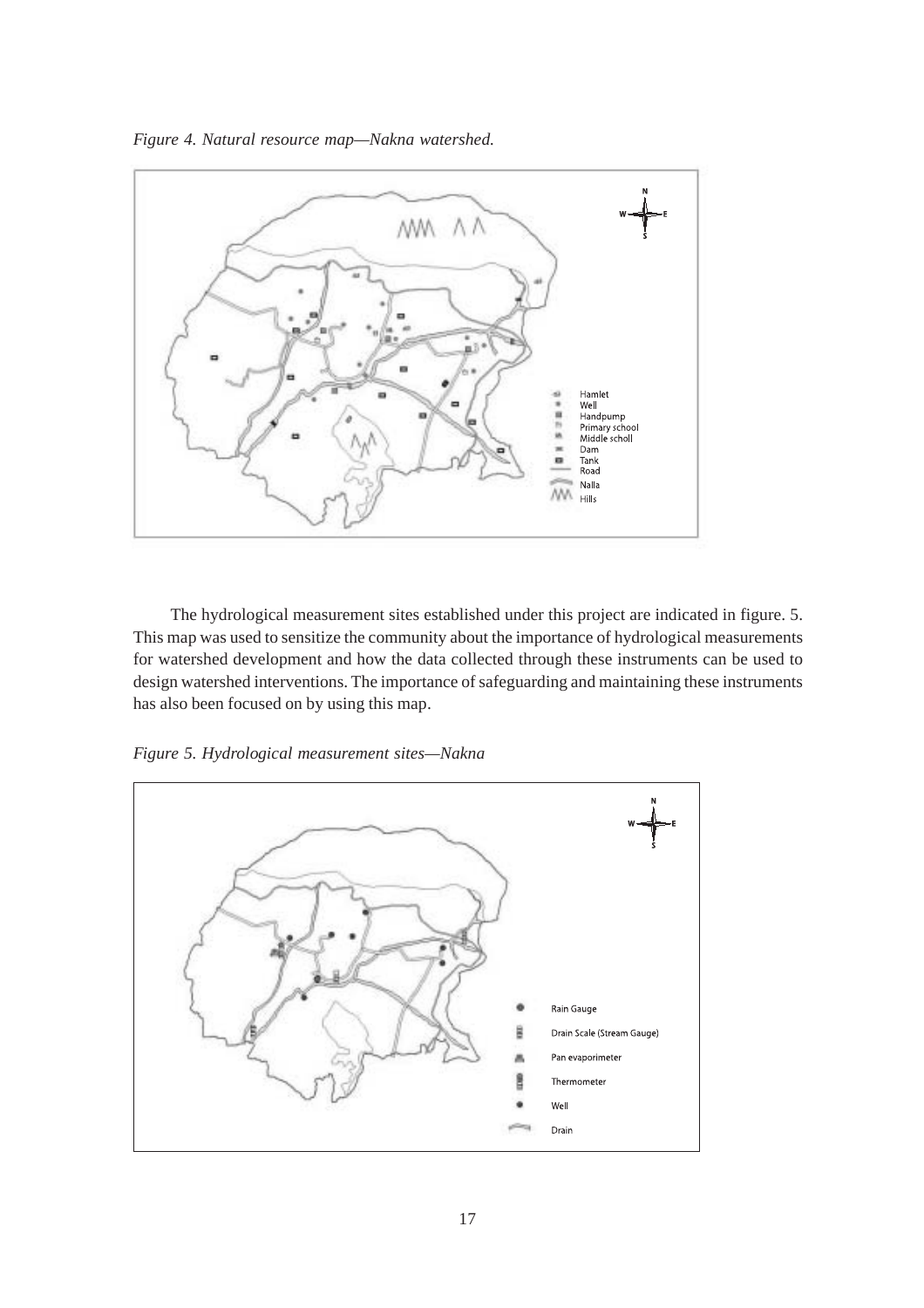*Figure 6. Present land use pattern—Nakna watershed.*



Figure 6 depicts the present land use pattern. It presents an overview of the land-use and makes the community think in terms of what types of intervention can be designed and where they can be located.

*Figure 7. Land situation map—Nakna watershed.*

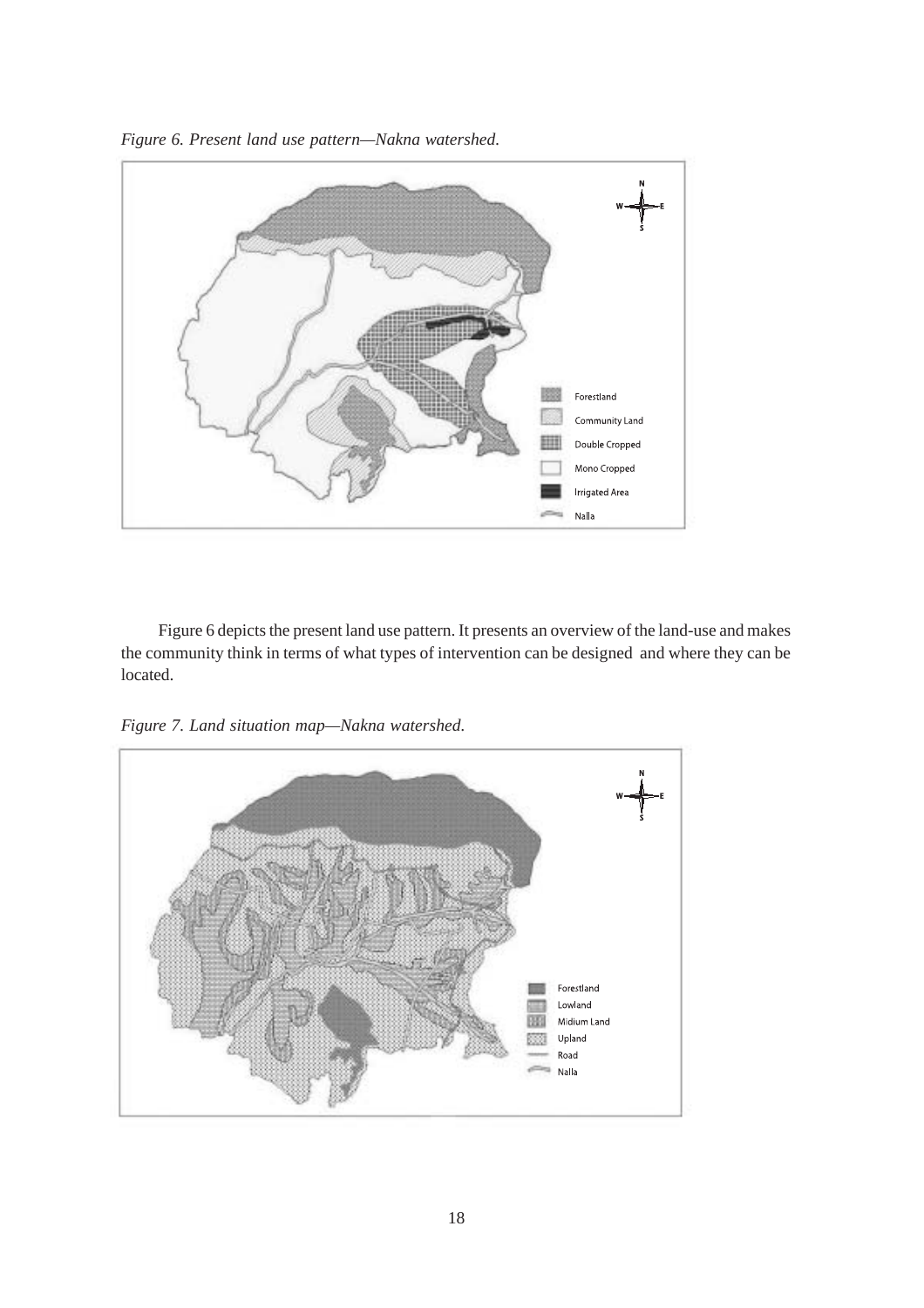

*Figure 8. Slope map - Mini micro watershed zoining—Nakna watershed.*

The land situation in the Nakna watershed is indicated in figure 7. The land situation plays a crucial role in designing the appropriate intervention measures. For example, the community has decided to have farm bunding along with percolation tanks and gully plugs in the upland area, while in the marginal/ medium land they wanted to have peripheral bunds to arrest soil erosion. As per the topo-sequential order, they have decided rely on the appropriate water harvesting structures.

Figure 8 is a slope map prepared to illustrate the runoff pattern and also to help design watershed interventions in a more precise manner. Dividing the watershed into mini and micro watersheds helps to understand the direction of the runoff flow making it easier to visualize and design appropriate water-related structures.

Figure 9 presents (see next page) the proposed intervention plan for the whole project life. Farm-bunding proposed in all upland fields is not indicated in the figure to keep the figure readable.

All these maps, prepared with the involvement of the community, have been extremely useful in designing a watershed development project, which is cost-effective and also meet most of the requirements of the community.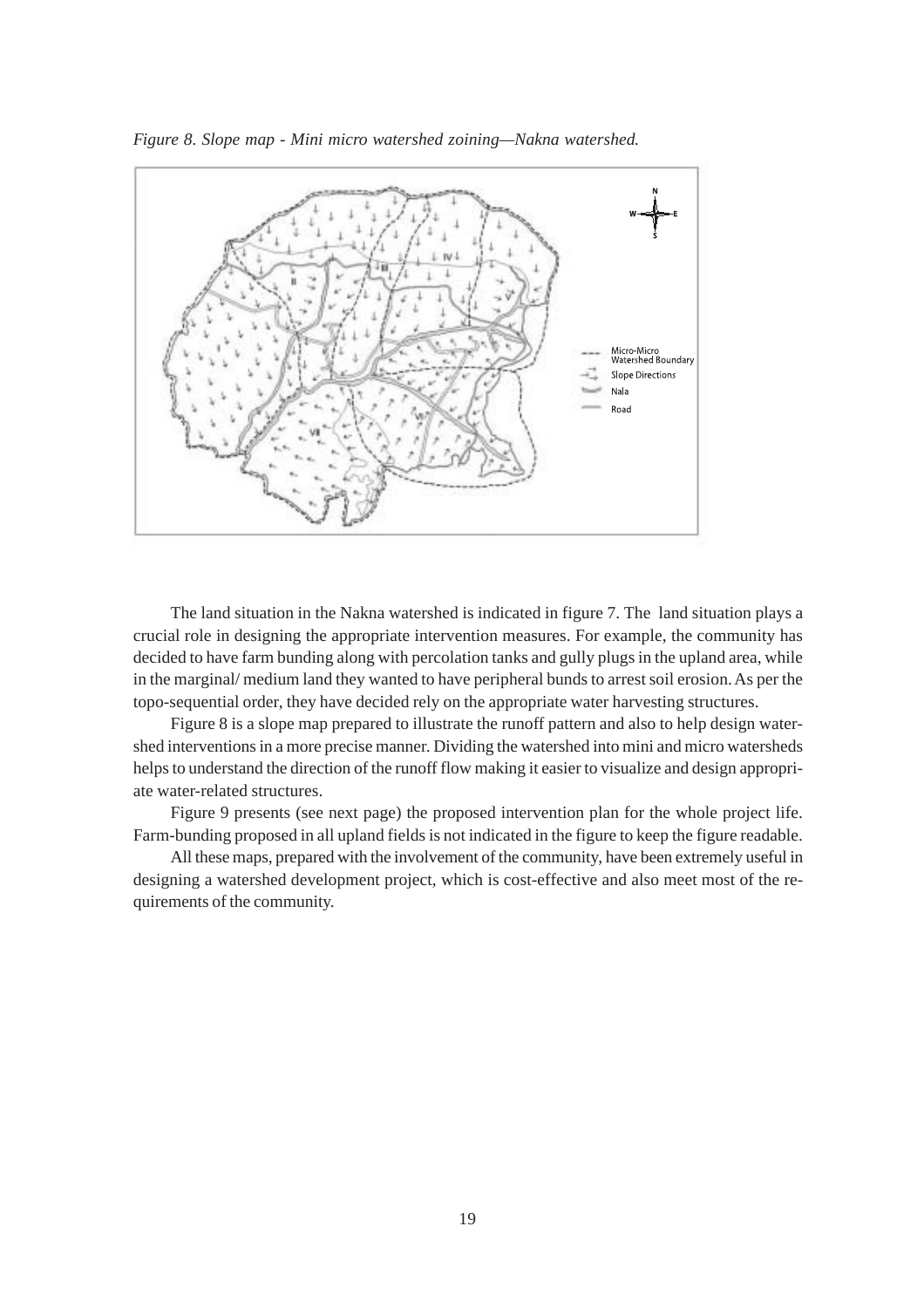

*Figure 9. Proposed intervention plan—Nakna watershed.*

#### **5. Watershed Implementation Process**

The watershed implementation process is an important phase of watershed development; if the process, especially the institution building process is not correctly implemented, then both the outcome of the project and its sustainability will be affected. Herein the watershed development process adopted in the Dundlu watershed is briefly described.

In Dundlu, the watershed development phase started in January 1, 2004, since then, a considerable amount of work has been carried out by the Project Management Team, comprising OP staff recruited mostly from the locals within watershed hamlets, and implemented through village institutions. The village institutions consist of a hamlet level committee, watershed committee and a core committee. The Project Management Team is guided by a Joint Committee consisting of CP, CRS, IWMI and OP, Sevabrato.

The special characteristics of this watershed development project are:

- 1. Preparation of a watershed development proposal detailing the activities envisaged, the resources required, the present status of activities and their expected benefits. Such a detailed proposal covering every hectare in the watershed make the implementation of the project much more simpler, easier to monitor and allow corrective steps to be taken in time.
- 2. Displaying on each hamlet notice board (wall), the sanctioned work, the cost estimated and expected contribution from the community. This transparency has a beneficial effect in creating the right kind of perception among communities about watershed development.
- 3. For each intervention, a user-group is identified and is involved from the very beginning of the project. Two examples can be presented in this regard: One is with regards to a pond construction for irrigation and fishing purposes. In this case, 24 farmers benefit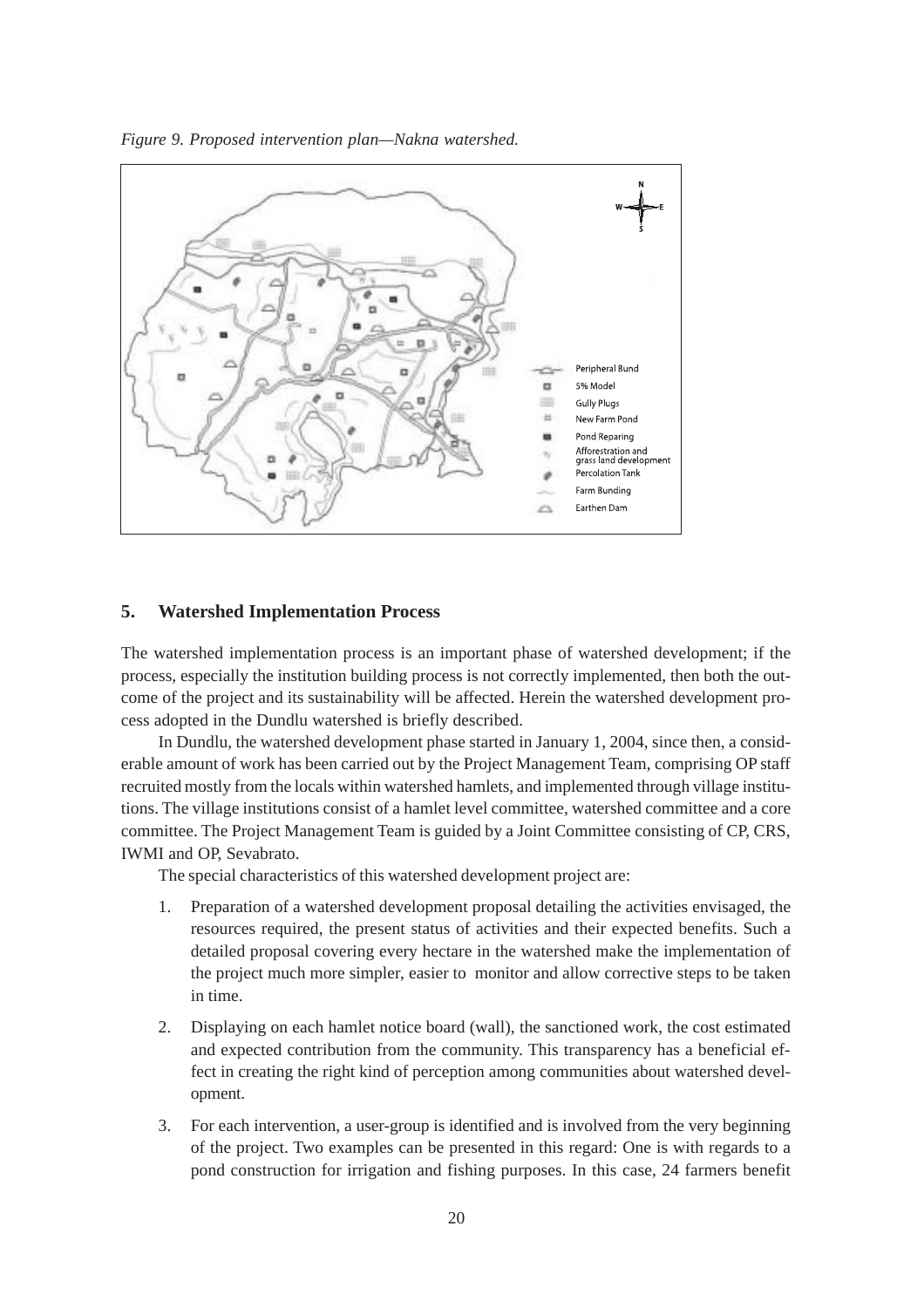by the tank water; the tank is constructed on a private property; the land owner becomes a part of the user group; village institutions are also involved in the project; all these three groups form a user group; the benefit accrued from this tank will be shared in the respective proportions of 40 percent for village institutions (WSC); 30 percent for landowner and 30 percent for those managing the system. In the case of irrigators, a fee must be paid for taking water from the tank. The fish grown in the pond will be caught and sold; the net benefit will be shared according to the ratios mentioned above. The user group will maintain and manage this tank; however, during pond construction, the hamlet level committee will involve itself in such a manner as to provide opportunities for the community to participate in the construction activities.

The second example is nursery raising; the plot on which the nursery is raised is given by a private land owner. The land is leased and a compound wall is constructed around the nursery plot. The nursery numbering 34,000 to 36,000 plants is raised within such a plot; Nursery plots are created in each of the villages within the watershed; each unit will provide a nursery to 24 ha, and in each ha there will be 2,000 plants, making a grand total of 48,000 plants. In return for these nursery plants, the recipients provide sabai grass that is grown in 1 ha of their land, which cost Rs 15,000, and which the WSC will use ( the money) to develop handicrafts or sell the sabai grass. In addition, when the trees are grown and sold, 25 percent of the net profit will be given to the Watershed Committee.

The Watershed Committee, each year calls for a general body meeting of all the households, inform them of the work done, money received, money spent, and the proposed work plan and the allocated budget for the forthcoming year. In this meeting, all other service providing agencies such as panchayat, forest, and other stakeholders are invited. The process adopted and the transparency of dealings in implementing this project are appreciated by everyone.

- 4. Inspired by the progressive work being carried out by the Watershed Committee, a rich farmer in the watershed has come forward to provide one of his houses free of rent to the WSC for their use till they complete the implementation of the watershed project.
- 5. The synergy between Village Institutions and Panchayat is created through roping in an elected Panchayat member as a member of the Hamlet Committee, the Watershed Committee and the Core Committee.
- 6. They have already started to develop a monitoring mechanism to track down the livelihood changes that the Watershed development will bestow on the watershed community; they are developing a questionnaire based on the type of questions indicated in annexure 1.

#### **6. Watershed Clustering and Up-scaling**

It has now been accepted that the river basin should be the unit of analysis for managing the natural resource base, especially water. River basin in essence will consist of a number of watersheds, the management of which will have an impact on basin management and vice versa. Similarly, the alteration of flow paths in a particular watershed will not only affect the neighboring downstream watersheds but it will also have an impact on the whole basin. Both institutions and hydrological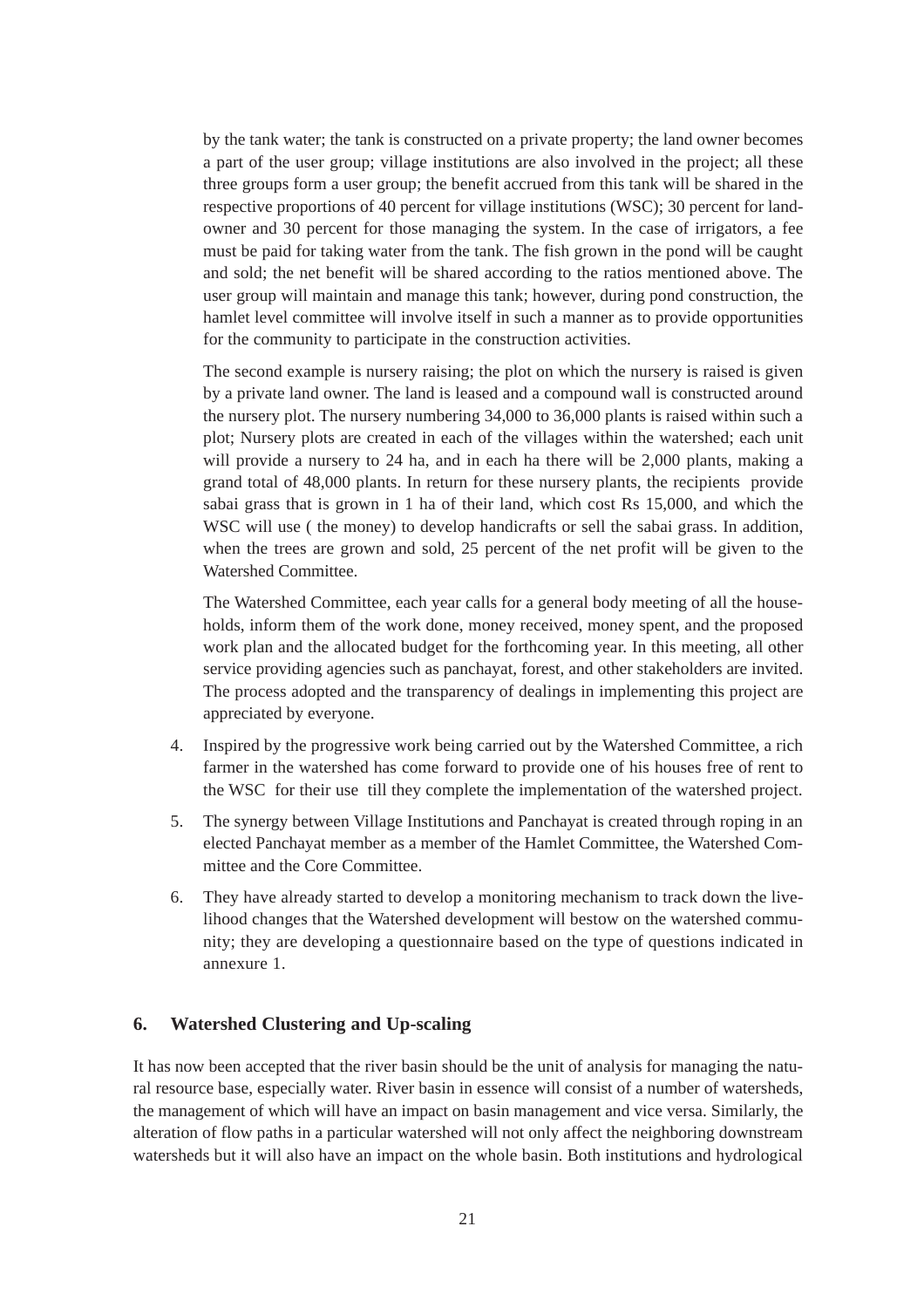variables, particularly the quantity and quality of flow are inter-related as one moves from watershed level to basin level. The basic problem encountered in watershed management is the complexity of the institutional arrangement needed to manage a large watershed, which consists of large number of small micro watersheds. Since watershed institutions are hierarchical and embedded within one another, the crafting of smooth and cooperating institutional arrangements with forward and backward linkages assumes greater significance. There are attempts to develop institutional mechanisms to manage the river basin in a top down approach. There are also attempts to develop institutions at a microlevel. However, there are not very many studies to connect these two approaches for the purpose of managing a large watershed with a number of clustered micro watersheds. This type of study would allow us to test a set of hypotheses on institutional arrangements from which to select the one that would be easy to implement and will be effective in managing up-scaled watersheds.

The bigger problem in managing clustered watersheds will come not from hydrological issues but from institutional issues due to the inclusion of extended administrative boundaries. If the institutional interface is not smooth and cooperative, managing the watershed becomes difficult; therefore, crafting institutions for collective and appropriate choice decision-making and devising institutional arrangements needed for effective management are the areas for action and adaptive research. As a result of the understanding and commitment to institutional issues, IWMI and CRS can play a crucial role in taking forward the clustered watershed approach to up-scaling.

#### **7. Lessons Learned and Suggestions for Future Projects**

The four pilot project studies undertaken by IWMI-CRS collaboration are under different stages of development. Two of the pilot studies are progressing well while the other two are not doing so well. In that which is progressing well, the following processes were adopted:

For setting the stage for participatory planning during the pre-watershed phase, the following activities were carried out in an intensive and systematic way.

- Awareness creation ( meetings; street play; video presentation etc.)
- Rapport building through entry point activities
- Creating programs for women and the landless
- Creation of SHGs, and mobilizing community for watershed development works
- Formation of Village Institutions (Watershed Committee; Core Committee and the Hamlet Committee)
- Understanding the existing
	- indigenous knowledge use
	- ability of the community to make decisions
	- willingness to share the cost of watershed development
	- status of managing common property resource
	- equity among all (the poor, the women and the landless)
	- mechanism for conflict management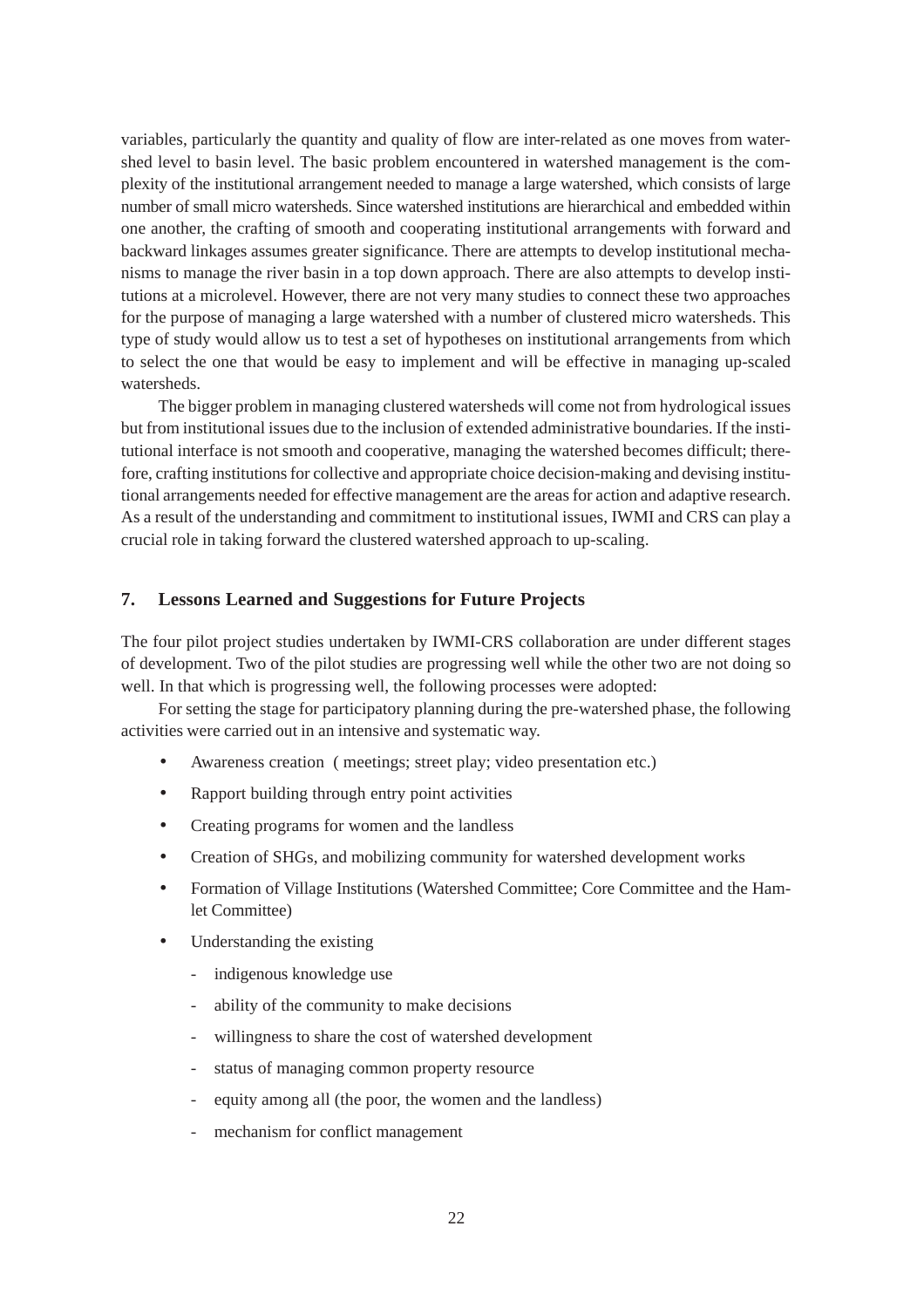- Identifying livelihood coping mechanisms
- Identifying the core problems faced by the community through brain storming and prioritizing
- Hydrologic and socioeconomic data collection
- Preparation of watershed maps
- Preparation of a detailed watershed development proposal and its approval by the Village Institutions and CRS
- Developing skills and knowledge of PIAs to promote participatory planning
- Capacity building of Village Institutions for the purpose of taking up the implementation program
- Implementation and monitoring of the project

From the results of this study, it is seen that for efficient watershed development:

- It is necessary to bring all the communities within a watershed under one fold and make them feel that they all will get benefitted both in the short–term as well as in the long– term; this activity may need a flexible time period (not a fixed period as envisaged now) to create awareness, convince all the community to work together and show the benefit through entry point activities. In addition, the Project Management Team comprising OP staff should be recruited mostly from the locals within watershed hamlets and implemented through village institutions. They must speak the same language as the locals and must be well versed with their local customs and norms.
- A systematic procedure in creating hamlet and watershed committees should be followed using grassroot organization such as SHGs to select committee members giving representation to all. This broad-based representation in the committee will have a good impact in bringing the community together; great care should be taken in establishing smooth and cooperative institutions for collective choice decision making; it is also necessary to rope in the government and other institutions working within the watershed to be part and parcel of this activity.
- Socioeconomic, physical and hydrologic information bases need to be developed to the maximum extent possible by the stakeholders and presented in the easily readable forms of charts and maps to the watershed community to help make rational decisions.
- Preparation of a detailed watershed development proposal through intense community involvement detailing the activities envisaged, resources required, present status of that activity and expected benefits is necessary. Such a detailed proposal makes implementation of the project simpler, monitoring of the project easier and allow for corrective steps to be taken in time.
- Displaying on each hamlet notice board (wall), the sanctioned work, the cost estimated and expected contribution from the community has a marked effect on the community as regards the transparency of the implementation of the project.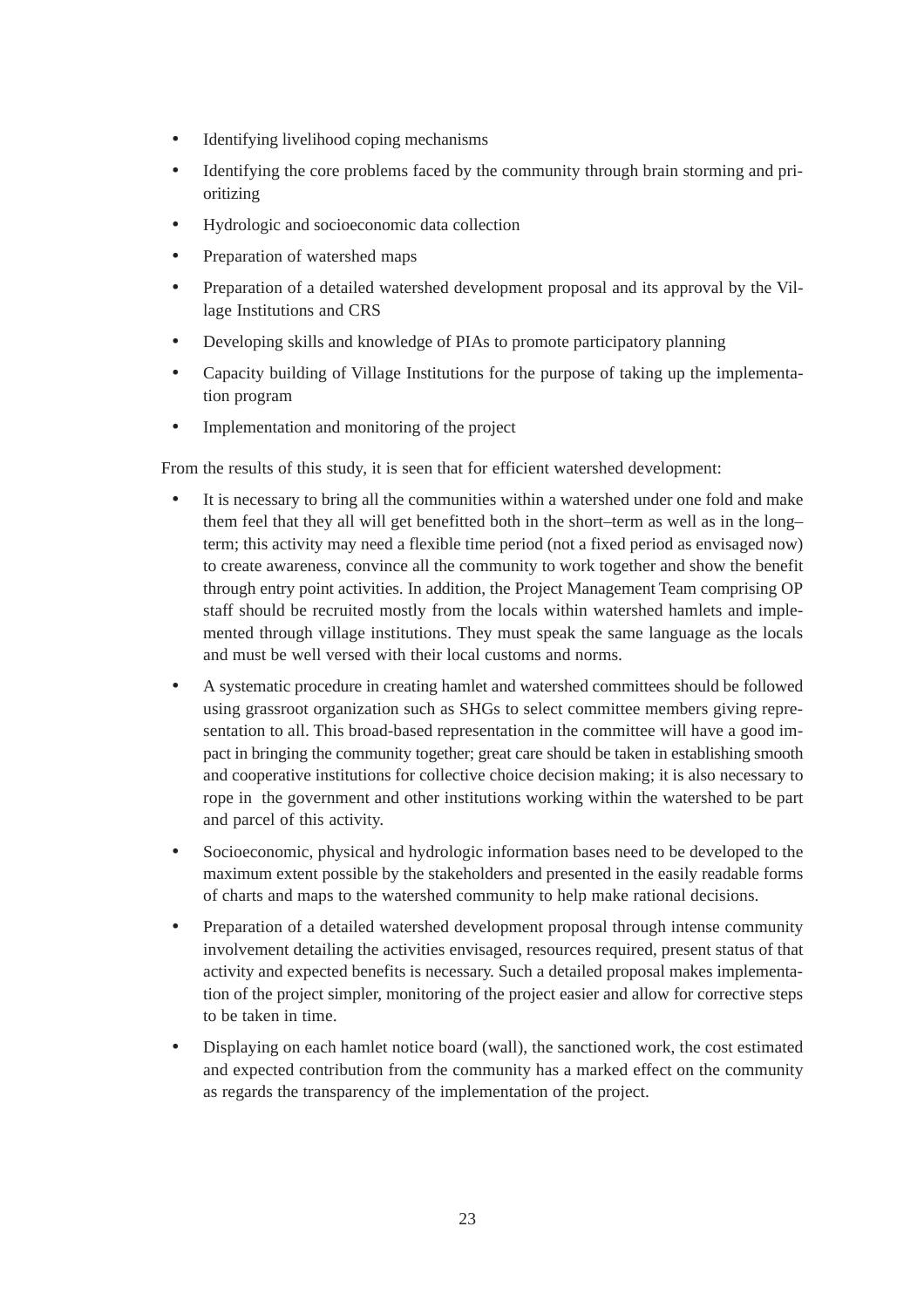- For each intervention such as nursery raising, pond construction, a user group is identified and is involved from the very beginning of the project; they maintain and manage the whole activity and share the benefits with the Watershed Committee.
- During the implementation phase, it is very essential that the community and others involved in the implementation be kept informed of the progress, made and the work that lie ahead, and what should be the contribution by the community. For this, an Annual General Body meeting on accounts and achievements of the project must be held.
- Capacity building of the village institutions is an important activity for sustaining the assets created and to reap the benefits. Presently, this component is not given that much importance either in allocation of funds or in the time allocated by the Project Management Committee (OP). This aspect needs to be given utmost importance while formulating the detailed watershed development proposal.
- Monitoring the livelihood changes of the communities during and after implementation is important.
- Institutional analysis becomes complex as watersheds are scaled up. It is time that we take up a few studies on clustering of watersheds with different institutional arrangement to learn lessons and to arrive at certain guidelines for scaling up of watersheds.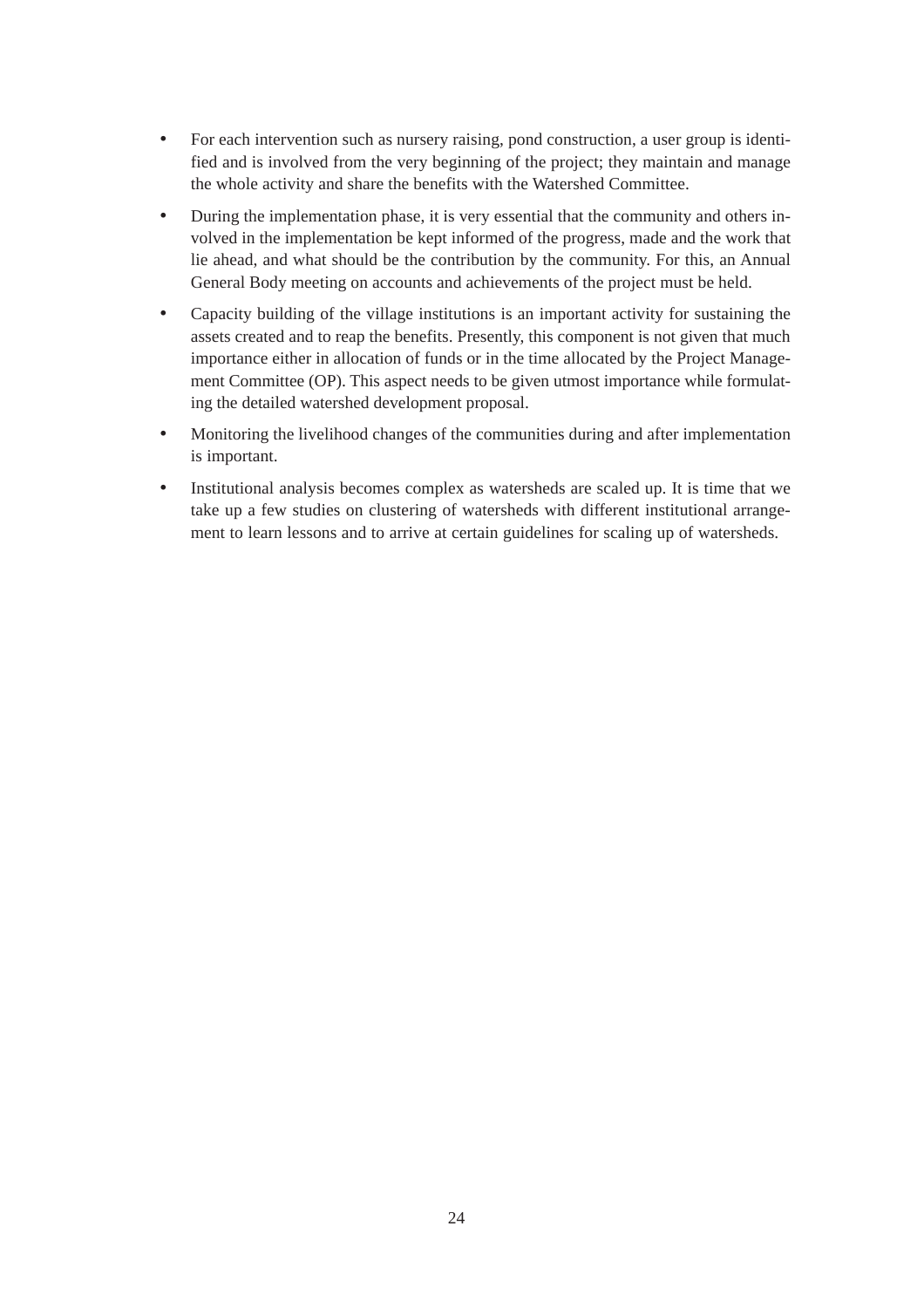#### **Literature Cited**

Phansalkar, S.; Verma, S. 2004. Improved Water Control Strategy For Enhancing Tribal Livelihoods: IWMI-Tata Water Policy Program; Annual Partners' Meet.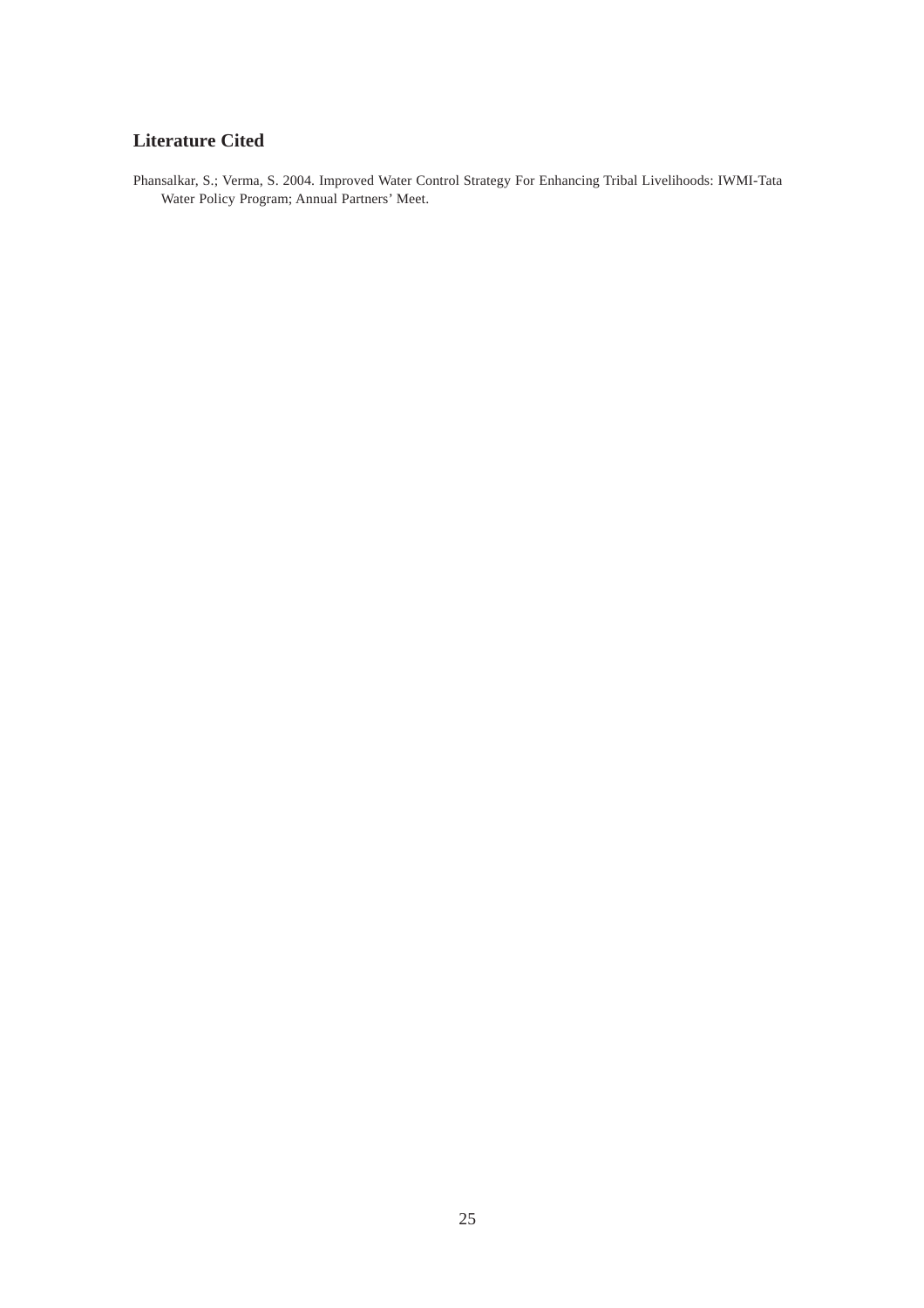#### **Annexure**

Information Needed for Monitoring Watershed Development Activities that have an impact on livelihood.

#### **Schedue 1: Changes in Socioeconomic Status**

#### **1.1 History of family members;**

Included in this section are: changes that have taken place within the family members, activities involved; schooling children; type of education (regular, non-formal, and others).

#### **1.2: Health and livelihood status of the family:**

- Adequacy of food (quantity, quality; and for how many months)
- Type of borrowing (bank, moneylender, neighbors and relatives)
- Member of SHG; activities involved; contribution of SHG activities to livelihood
- Adequacy of drinking water (quantity and quality); how long water is available in ponds, wells etc.
- Awareness, involvement in village celebration and other social activities
- General well-being (entertainment, thefts, and conflicts)
- Asset creation (household articles including watches, radio, T.V. jewels, utensils, clothes etc.)
- Agricultural assets (plough, sprayer, pump, hose pipes and others)
- Training undergone (specify types and number of days etc.)
- Your specific involvement in watershed-related activities

#### **1.3: Housing Status**

- Type of house
- Alterations, if any
- Additions
- Toilet facilities
- Lighting and electricity connection

#### **1.4: Other Infrastructures**

- New roads or improvements to existing ones
- Bus service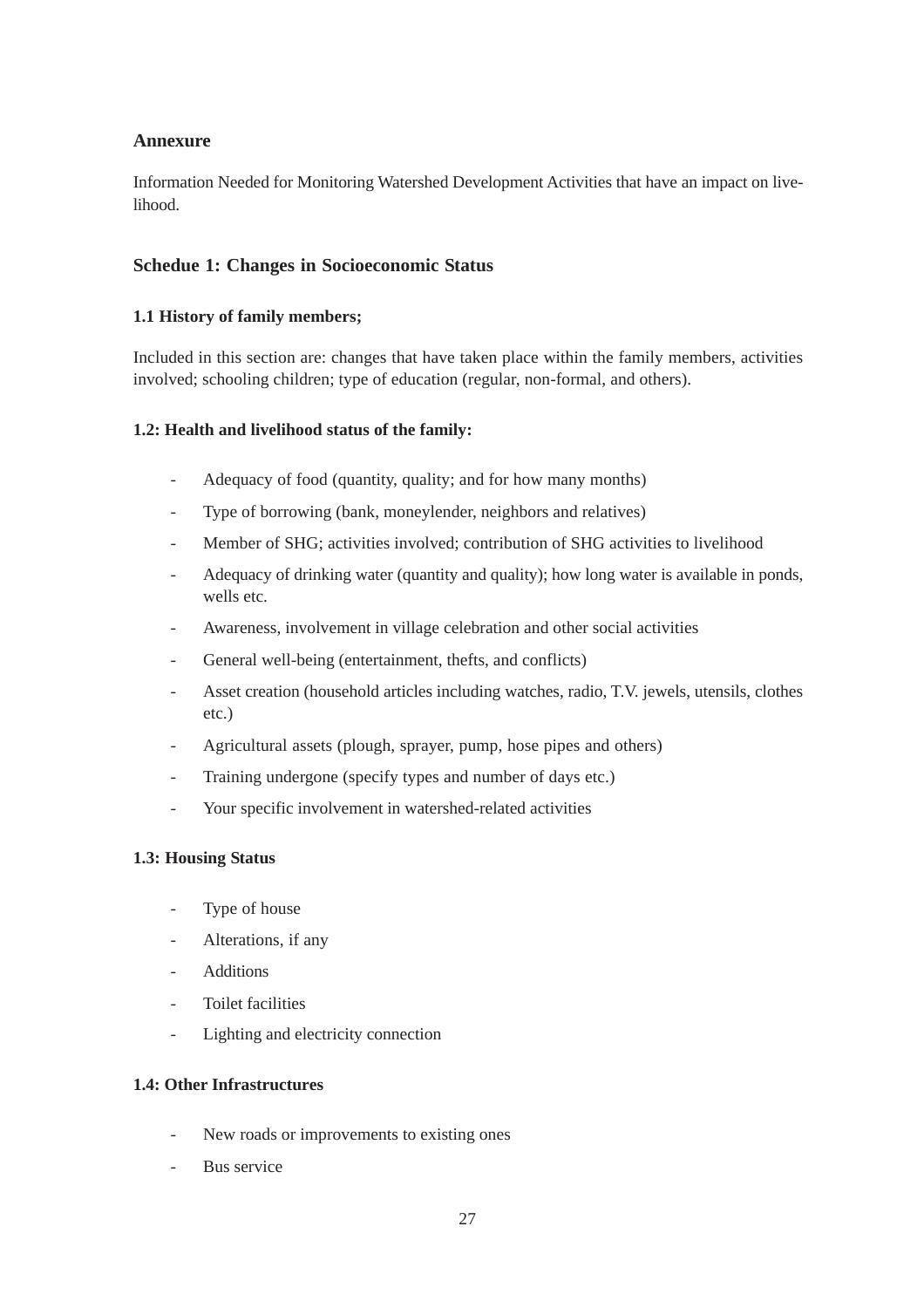- Market facilities
- Cooking gas/ boutiques
- Doctors (PHC, veterinary etc.)

#### **1.5: Gender Activities (questions to be directed to the head woman of the household)**

- Are there changes in the gender activity in your household?
- If so, what are they? State one by one.
- Have they reduced your workload or increased?
- If you have gained time (time saved) what do you do with that extra time? (work additionally, take care of children and personal care. Work in the kitchen, garden or participate in village activities).

#### **Schedule 2: Livelihood Activities:**

#### **2.1. Agricultural Activities:**

#### *2.1.1. Is it a normal rainfall year/ deficit year/ surplus year?*

#### *2.1.2.. Rank the deficit/ surplus as percent of normal (this information can be obtained from the rain gage installed in the watershed)*

#### *2.1.3. Rain-fed Cultivation (ha)*

- Area cultivated in different types of lands ( hillocks, tanr, baid, kanali, and bahal)
- Types of crops grown in the above types of lands
- Sources of moisture addition in the above types of lands( pits/trenches;bunds; 5 percent pits, ponds etc.)
- Number of family labor and hired labor used ( Crop-wise and land-type-wise)
- Expenditure ( crop-wise and land-type-wise)
- Yield and income ( Crop-wise and land-type-wise)
- Fodder accumulated

#### **2.2. Livestock**

#### *2.2.1. Types of animals owned (cows, buffaloes; goat/sheep; pig/duck/poultry)*

#### *2.2.2. Increase or decrease of animal population during the period under review*

#### *2.2.3. Amount spent on fodder, disease curing and others*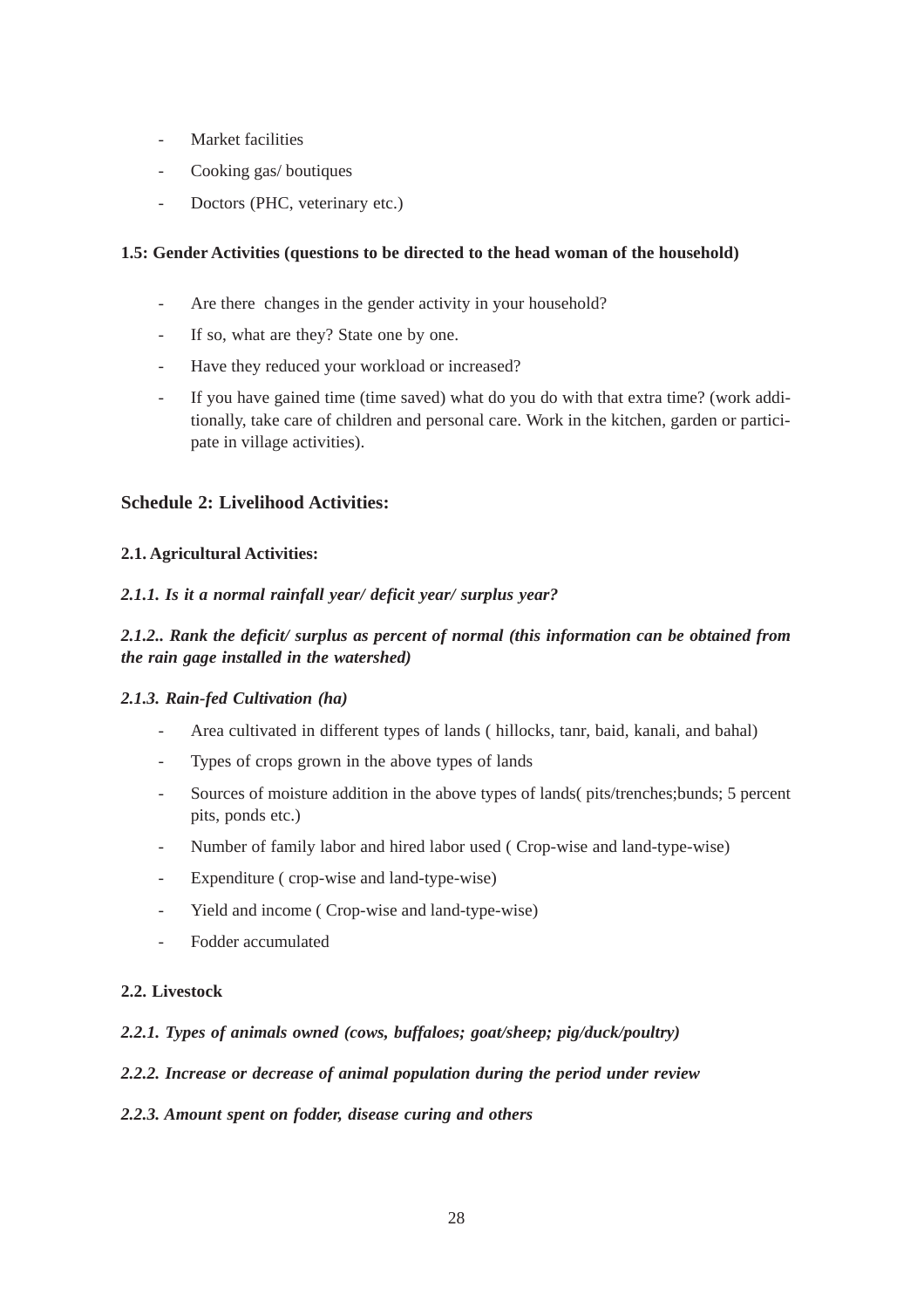#### *2.2.4 Net income from livestock*

#### **2.3. Fisheries:**

#### *2.3.1. Are you a part of fishing activity in the village?*

- provided land for fishing pond and getting an income;
- involved in fishing—in what capacity?
- involved in shrimp growing?
- number of days spent on fishing activity in a year;
- income accrued after expenditure due to fishing activity.

#### **2.4 Nursery Raising:**

#### *2.4.1. Type of your involvement:*

- giving land
- working in nursery as a laborer
- purchase of nursery
- number of days spent
- income earned

#### **2.5. Kitchen Garden:**

- extent of kitchen garden
- types of vegetables grown
- number of trees and types
- money spent
- vegetables/ fruits obtained and income

#### **2.6. Other activities:**

#### *2.6.1. wage labor to others (within village)*

- number of days
- money earned

#### *2.6.2. Petty business (state the business)*

- money invested
- money earned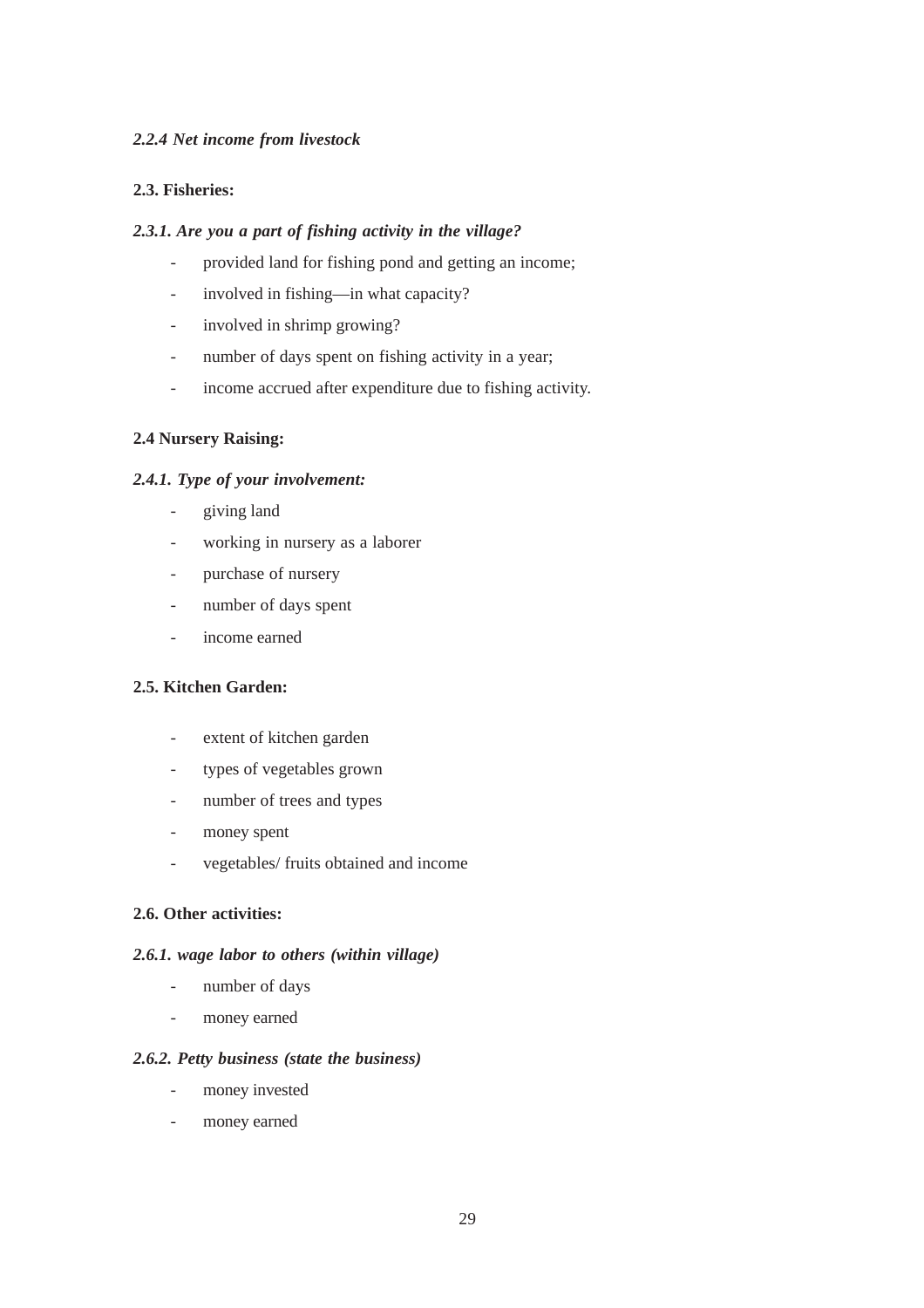#### *2.6.3. Migration to outside place*

- migration to where?
- -Number of days at a stretch and total number of days
- -Net income

#### *2.6.4. Involving in improving your own land*

what are the activities involved (land leveling; farm bunding; pit construction; tree planting; erosion plugging etc.,) and number of days spent on each activity

#### **Schedule 3: Perception of sample farmers on watershed development project (Open ended questions—the respondent has to answer the question)**

#### **3.1. What you think about the project? Is it good/ bad/ useless?**

#### **3.2. Why do you think the project is good/ bad/ useless?**

#### **3.3. In what ways has it helped you?**

- to get more yield from your land
- to improve your livestock
- to get involved in other activities such as fishing, nursery raising, tree planting etc.
- to get more number of days of work
- to get more food
- to prevent migration from the village
- to build your capacity
- to make life more easier

#### **3.4. Do you think that creating ponds has helped in increasing your drinking water supply/ domestic use/ livestock use/irrigation use/ fish production/ others?**

**3.5. Is the development benefit equitable? Did you get what others got? Or are there some who got maximum while others did not get much?**

**3.6. Any suggestions for improving the implementation process?**

**3.7. What other activities could have been included as component of watershed project?**

**3.8. What is the biggest benefit that this project has brought to your family; to village and to the whole watershed?**